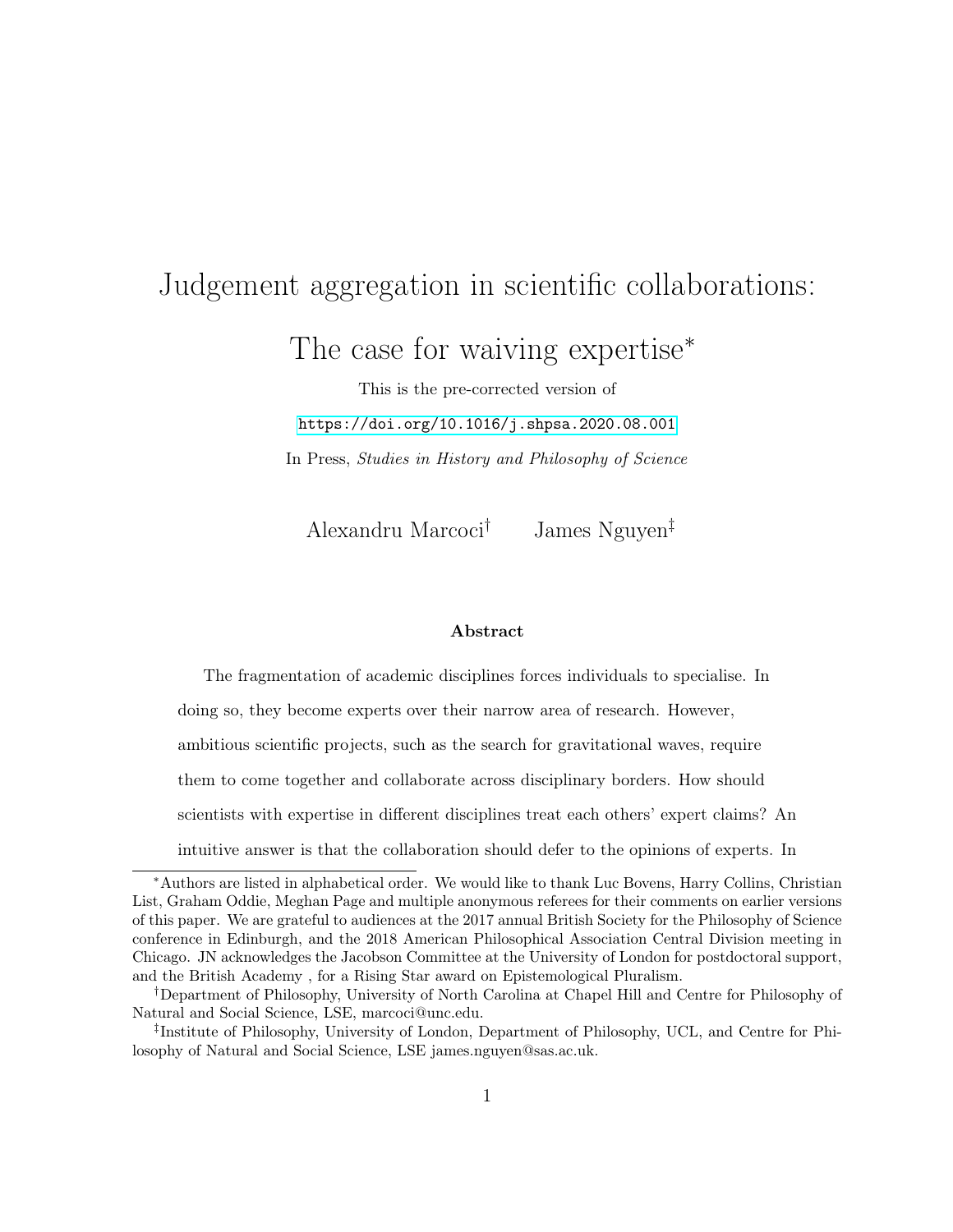this paper we show that under certain seemingly innocuous assumptions, this intuitive answer gives rise to an impossibility result when it comes to aggregating the beliefs of experts to deliver the beliefs of a collaboration as a whole. We then argue that when experts' beliefs come into conflict, they should waive their expert status.

Keywords: scientific rationality, judgement aggregation, social epistemology, collaboration in science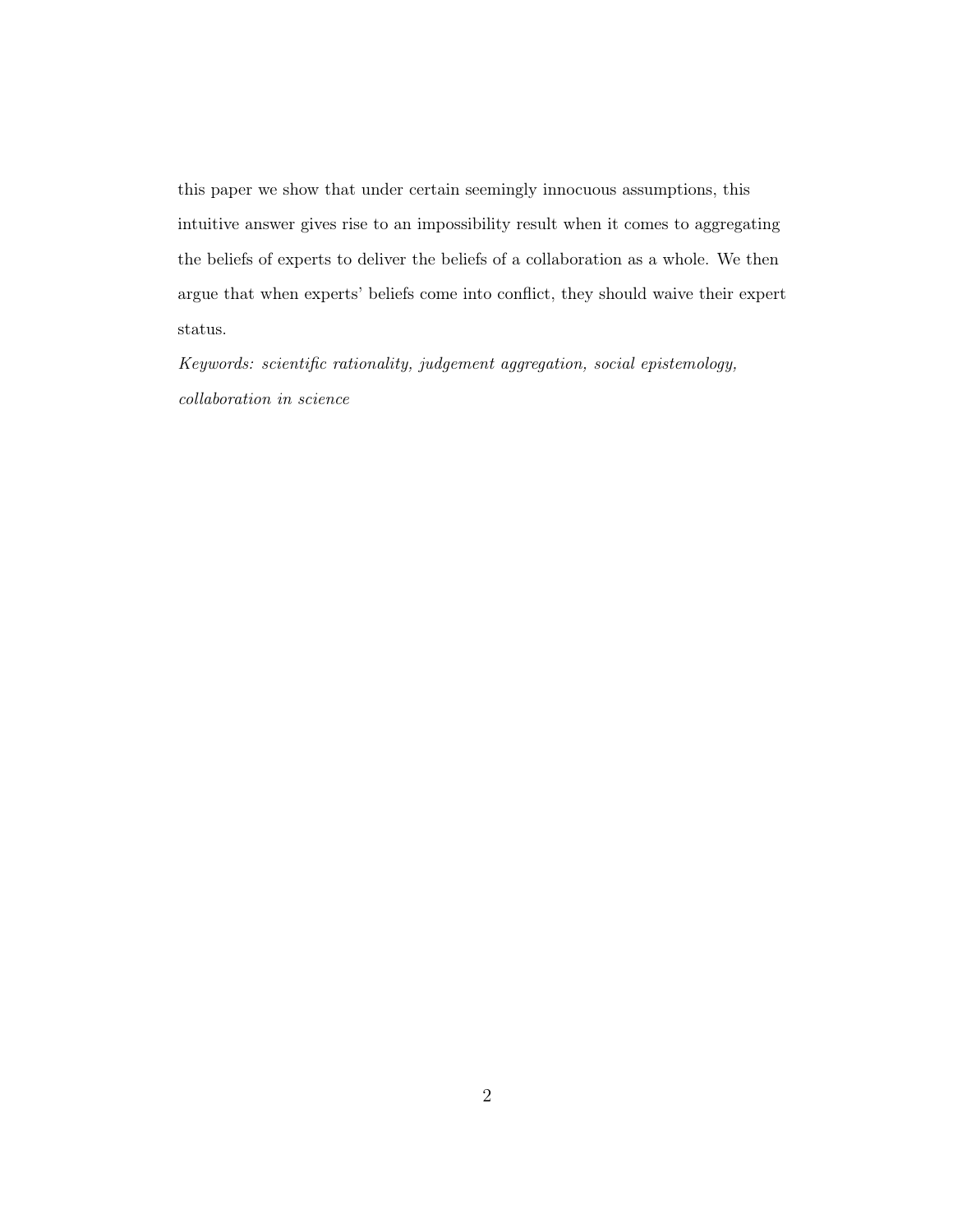## 1 Introduction

Academic disciplines are increasingly fragmented, and this naturally leads to diverse areas of expertise within them. However, ambitious research projects, such as  $LIGO-Virgo<sup>1</sup>$  $LIGO-Virgo<sup>1</sup>$  $LIGO-Virgo<sup>1</sup>$  and  $ATLAS<sup>2</sup>$  $ATLAS<sup>2</sup>$  $ATLAS<sup>2</sup>$  require experts from different fragmented disciplines come together and make collective decisions on scientific matters. But if the doxastic state of a collaboration as a whole is supposed to depend in a certain way on the expert beliefs of its members, then we arrive at an impossibility result similar to Sen's Liberal Paradox [\(1970\)](#page-40-0). Just as Sen's Lewd and Prude were forced into inconsistency by their decisiveness over their own personal spheres, a scientific collaboration may be forced into inconsistency if experts are taken to be decisive over their respective areas of expertise. At least this will be the case if we require that what the collaboration as a whole tells us about the world be generated by a suitably-constrained function on the beliefs of its constitutive members. We show this by importing [Dietrich and List'](#page-37-0)s (2008) result from the context of aggregating individual judgements to that of aggregating scientific expert judgements. If this is the correct way of thinking about what scientific collaborations tell us about the world, it seems they cannot protect themselves from inconsistencies. Building on the ideas of [Gibbard](#page-37-1) [\(1974\)](#page-37-1) we suggest that the best way of avoiding inconsistencies is for experts to contribute beliefs on a par with everyone else's. As such we argue against the hegemony of experts in scientific collaborations.

The paper is structured as follows. We begin by outlining the notions of collaboration, fragmentation, and expertise we have in mind and discuss how scientists

<span id="page-2-1"></span><span id="page-2-0"></span> $<sup>1</sup>$ <https://www.ligo.org/>.</sup>

<sup>2</sup><https://atlas.cern/discover/collaboration>.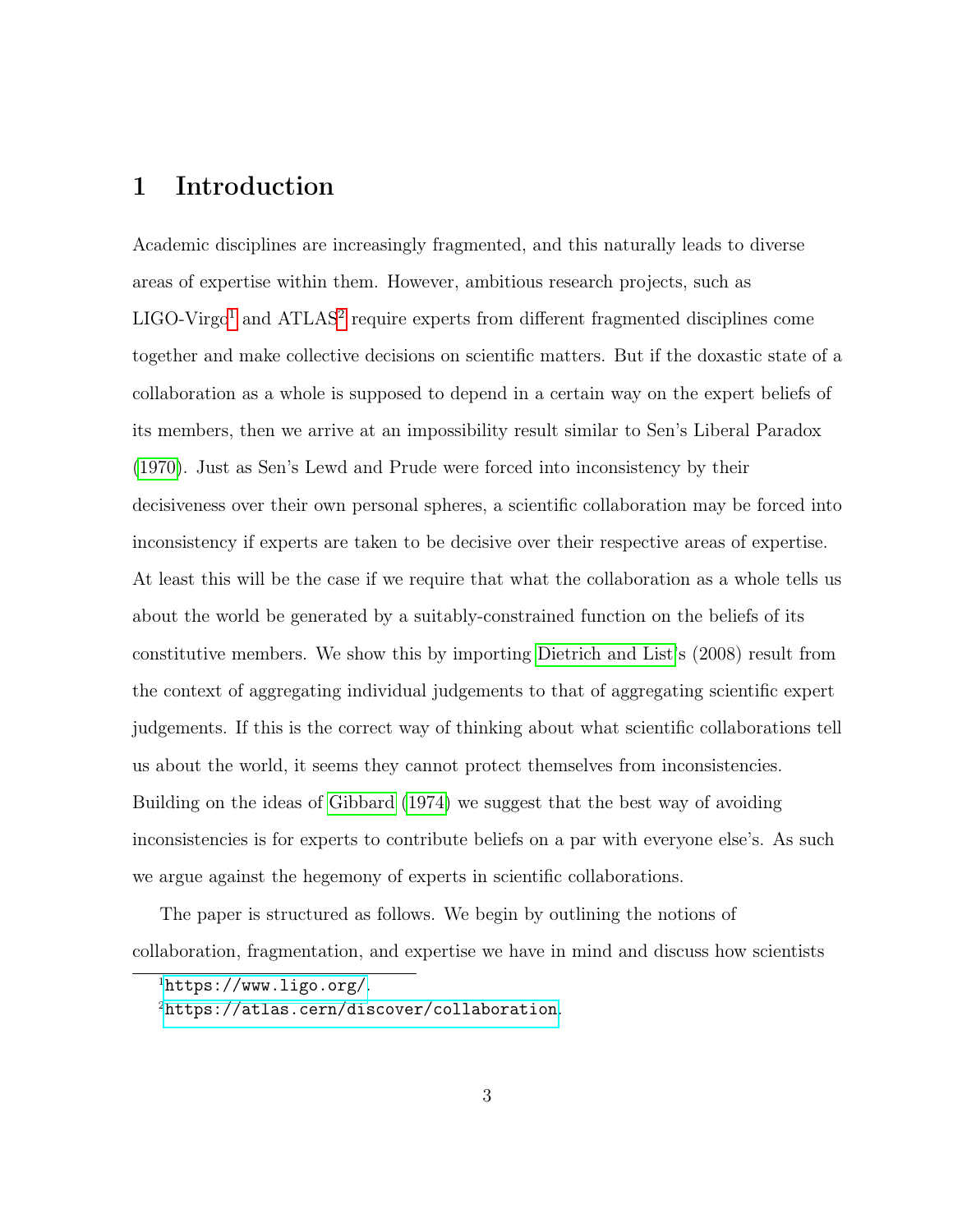from different fields may try to come to a collective decision on what the collaboration they are a part of tells us about the world (Section [2\)](#page-3-0). We then present the formal model of judgement aggregation, and, [Dietrich and List'](#page-37-0)s impossibility result, along with an interpretation in terms of aggregating the beliefs of scientists (Section [3\)](#page-11-0). We incorporate the idea of waiving expertise into the model and prove a possibility result (Section [4\)](#page-20-0), and argue for its plausibility in the contexts under consideration (Section [5\)](#page-28-0).

## <span id="page-3-0"></span>2 Collaboration and fragmentation in science

In this section we discuss the notions of collaboration in science, and the fragmentation of scientific disciplines. We then discuss how these come together in cases of interdisciplinary collaboration.

#### 2.1 Collaboration

Scientific collaborations have become the new norm in science. This is already a common place remark in the medical sciences. For instance, [Cronin](#page-36-0) [\(2001,](#page-36-0) p. 561) noted that the average number of authors per article in the Journal of Neurosurgery and Neurosurgery increased from 1.8 in 1945 to 4.6 in 1995 and [Constantian](#page-36-1) [\(1999\)](#page-36-1) found that over the last century, the percentage of single-authored papers published in the New England Journal of Medicine (and its precursor) shifted from 98% to less than 5%, with the mean being 6 co-authors. The same pattern has been noted in other disciplines. A survey of 9.9 million research papers from the Institute for Scientific Information (ISI)'s Web of Science database and of 2.1 million patent records, covering the fields of science and engineering since 1955, social sciences since 1956, arts and humanities since 1975 and all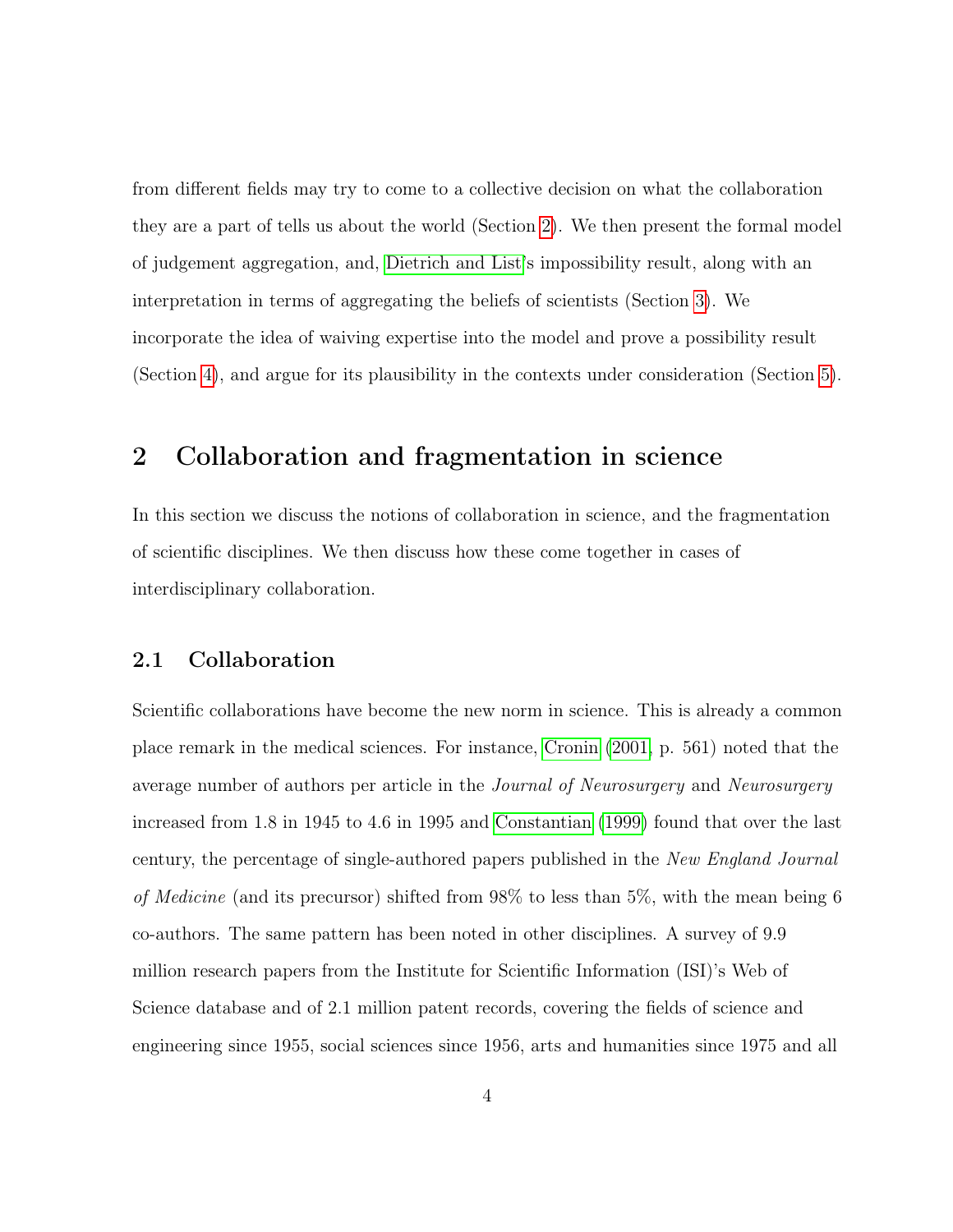U.S. registered patents since 1975 [\(Wuchty et al., 2007\)](#page-40-1) has found a systematic and general rise in the number of collaborations. In science and engineering, average team sizes have gone from 1.9 in 1975 to 3.5 in 2000. In the social science, 17.5% of the papers were collaborative in 1955, whereas by 2000 the share of collaborative research outputs rose to 51.5% (most of them due to pairs of researchers). For patents, average team size has gone from 1.7 in 1975 to 2.3 inventors per patent in 2000. The same trend was observed in the arts and humanities, however, it is still the case that the vast majority of research produced here is the work of a single individual (90%).

A second trend is that collaborations have become more geographically dispersed. [Jones et al.](#page-38-0) [\(2008\)](#page-38-0) reviewed 4.2 million research papers in the Web of Science database, produced at 662 U.S. universities between 1975 and 2005, covering science and engineering, social sciences and arts and humanities. They found that the share of between-school collaborations in science and engineering quadrupled between 1975 and 2005 to 32.8%. The share of social science papers written by geographically dispersed collaborations also increased over the same time period and reached 34.4%. Overall, multi-site collaborations increased in 98% of the subfields of engineering and science studied, in all the subfields in social science and in 67% of the subfields in arts and humanities. The same trend towards more dispersed collaborations can be seen when looking at international collaborations. [Coccia and Wang](#page-36-2) [\(2016\)](#page-36-2) found that 50% of co-authored papers in clinical medicine in 2012 involved international collaborations, whereas the share was 64% in physics and 86% in astronomy.

Alongside the shift from single-authored to co-authored and from single-site to multi-site collaborations, a third significant trend in the way science is conducted is from small groups to large scientific collaborations. Big science [\(Price, 1963\)](#page-39-0), as this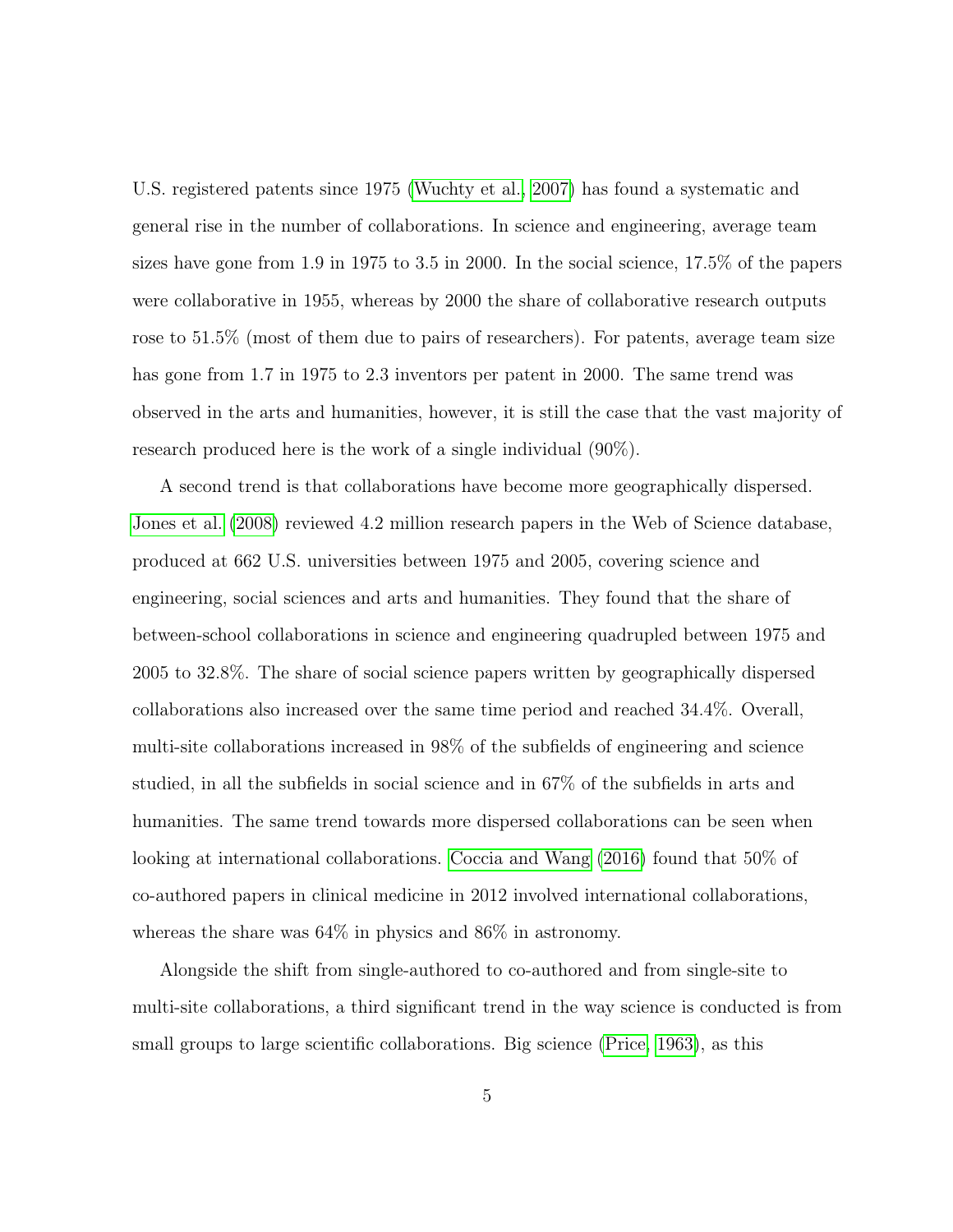phenomenon is known, "is distributed widely over time and space, involves researchers from multiple disciplines, and typically results in publications with dozens of listed authors" [\(Huebner et al., 2018,](#page-38-1) p. 95). Indeed, in 1981 there was only 1 paper with more than 100 authors; by 1994 this number increased to 182 [\(McDonald, 1995\)](#page-39-1). And some papers, e.g. [\(Abbott et al., 2016\)](#page-35-0), have over 1000 authors. Writing about the large detector teams surrounding colliding beams accelerators, [Galison](#page-37-2) [\(2003,](#page-37-2) p. 325) quips that "it hardly takes algebraic topology to reckon that quite soon only a handful of these will embrace the careers of nearly all of the seven thousand experimental particle physicists expected to be employed at the end of the century".

For the most part, the emergence of collaborative research is seen as advantageous for the scientists. For instance, [Wray](#page-40-2) [\(2002\)](#page-40-2) argues that collaborations: tend to produce more successful papers, measured by looking at the number of citations (cf. [Wuchty](#page-40-1) [et al., 2007;](#page-40-1) [Jones et al., 2008\)](#page-38-0); allow for the pursuit of more ambitious research questions that couldn't be answered from within a single field of expertise, no matter how wide that may be (cf. [Huebner et al., 2018\)](#page-38-1); make it easier to access past relevant achievements - even if a team member is unaware of a relevant result, someone else in the team might remember it; foster productivity; and finally, that they provide training opportunities for junior researchers.

#### 2.2 Fragmentation

Most, if not all, of modern academic disciplines exhibit a large degree of fragmentation and specialisation. A first level of fragmentation is provided by ISI that divides science into three main categories: science and engineering, social science, and humanities. An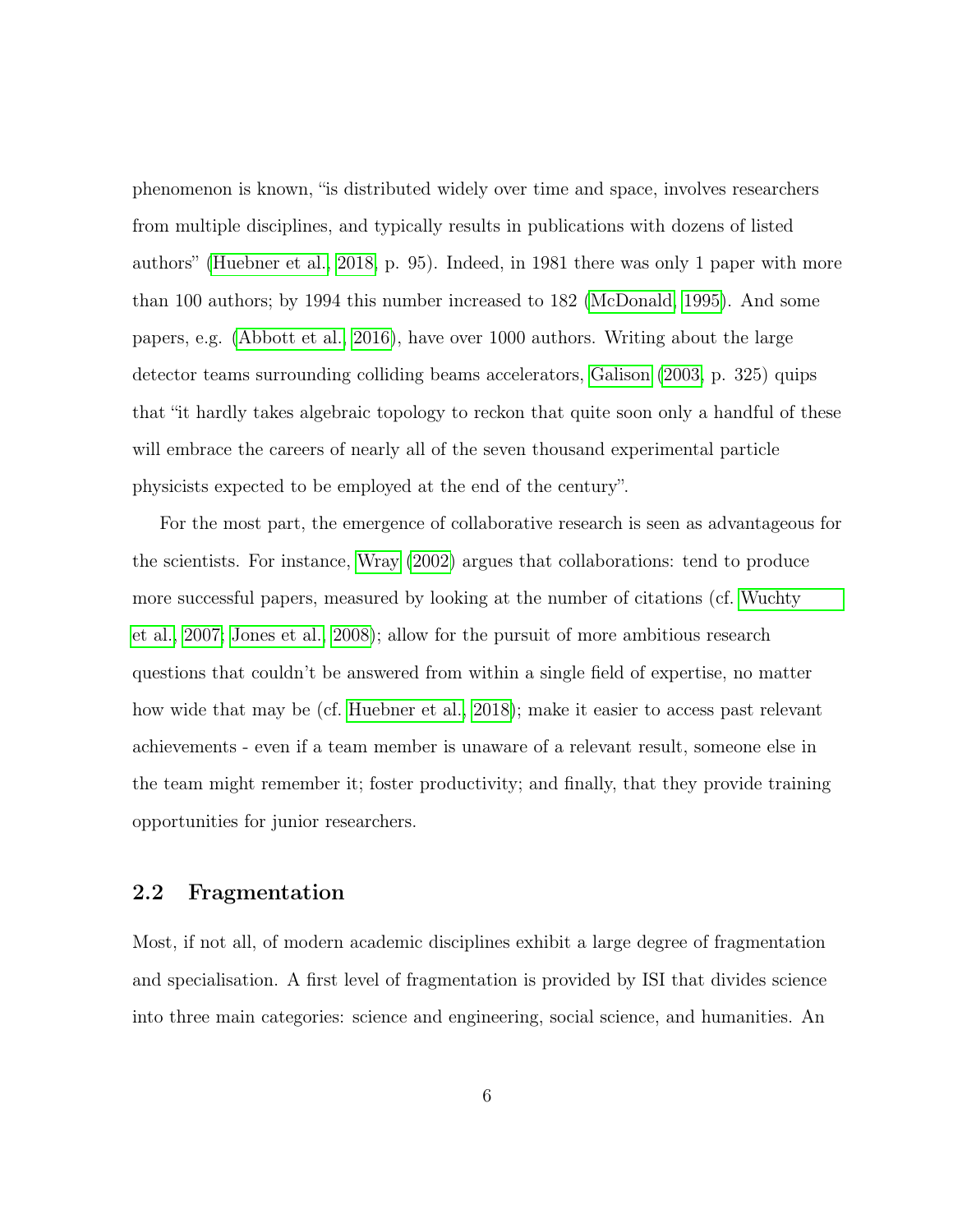astronomer working on the identification of gravitational waves may have very little to say to a political scientist calculating the voting power of different groups in the EU Parliament. The same observation applies, however, if we 'zoom in': the expertise of a practising physicist does not overlap with the expertise of a doctor conducting randomized control trials to test the efficacy of a newly developed medicine. This also provides our second level of specialisation: ISI's classification system further divides science and engineering into 171 subfields, the social sciences into 54, and the arts and humanities into 27 [\(Wuchty et al., 2007\)](#page-40-1). And we needn't stop there. The same considerations apply when we 'zoom in' further, to particular areas of research of the sort an international conference might be dedicated to: a chemist synthesising metal nanoparticles is far removed from one synthesising artificial molecules capable of transmitting genetic information. At each level of grain we find fragmentation accompanied by expertise. Obviously, this will not hold all the way down. Our point is that it holds for many areas of research which are still considered to be the same discipline.

For the most part, the fragmentation of any field into sub-disciplines is seen as a desirable phenomenon to be expected. In a recent editorial, [Casadevall and Fang](#page-36-3) [\(2014\)](#page-36-3) argue that fragmentation in science occurs naturally as a consequence of a need for increased efficiency. They give the example of the field of 'Infectious Diseases'. In 1978 the president of the Infectious Diseases Society of America said that he "cannot conceive the need for 309 more infectious disease experts unless they spend their time culturing each other" (p. 1356). However, as Casadevall and Fang note, as a consequence of the AIDS epidemic, the number experts in infectious diseases started growing and "there are now 7,500 board-certified infectious disease specialists" (ibid). Moreover, a new even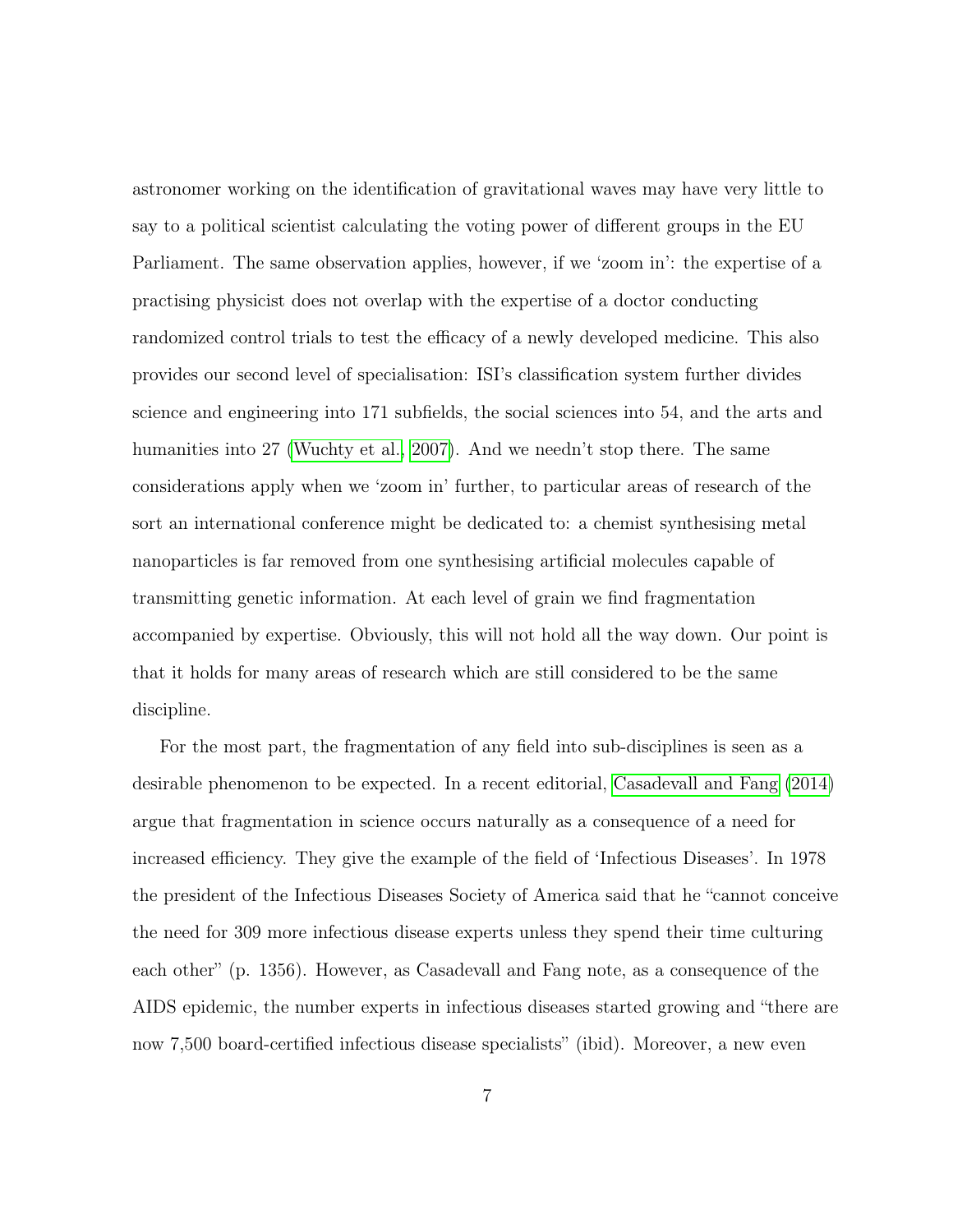more specialised subfield emerged within the infectious diseases community focusing on HIV alone and organising itself in the HIV Medicine Association.

#### 2.3 Collaboration over fragmented fields

Now, if we want to know what a large scientific collaboration spanning multiple fragmented fields of study tells us about the natural world, then we need a way of combining the beliefs of experts coherently. For any suitably cross-disciplinary collaboration, if we want to know what the collaboration tells us about the world, we need to combine the beliefs of experts working in different fields as part of the joint research project. How should we combine these beliefs to deliver what a collaboration of scientists as a whole tells us? Here are some, seemingly innocuous, requirements that such a combination procedure should meet.

First, the doxastic state of a collaboration should supervene on the state of its constitutive members: the state of the collaboration is a function on the doxastic states of the individuals involved. Consider, as a toy example, a case involving two scientists interested in the effect of carbon dioxide emissions on ocean temperature (adapted from [Dietrich and List, 2008,](#page-37-0) p. 60). Suppose that one scientist is an expert on carbon dioxide emissions (and consider, e.g. the proposition p: carbon dioxide emissions are above a critical threshold). Assume they are one of the scientists working on measuring the level of  $CO<sub>2</sub>$  in the atmosphere using data generated by spectrometers. Suppose the other is an expert on ocean temperature (consider, e.g. the proposition  $q$ : the oceans are warming), and suppose that they need to supply a document reporting their joint belief on the topic at hand to policy makers indicating their findings. The idea we're working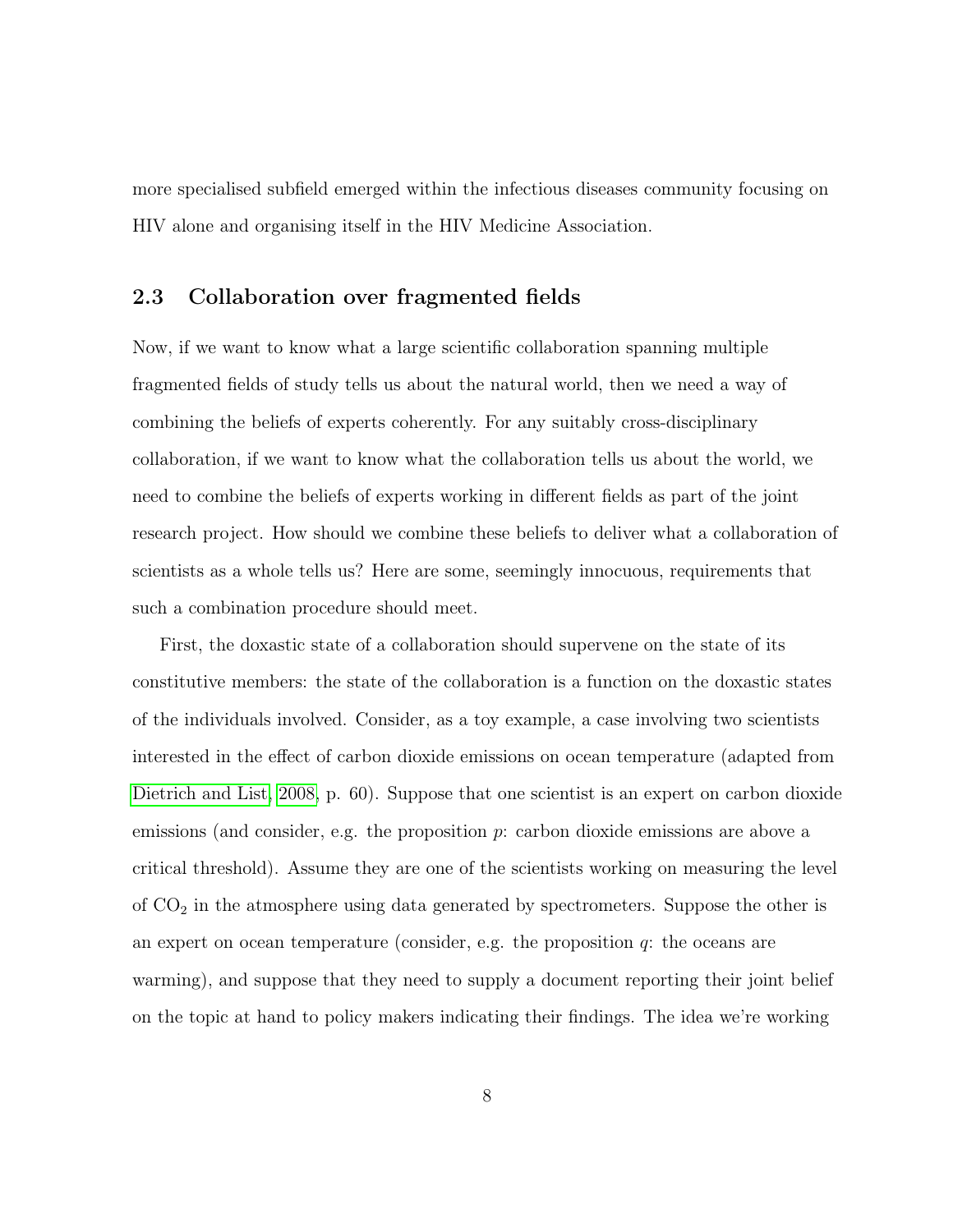with here is that what they report, or what they believe, with respect to  $p, q$ , and other more complex propositions involving them (including how they relate to each other and other relevant propositions) is a function on the doxastic states of the individuals with respect to the relevant propositions in question.

It is worth highlighting that this is a relatively minor requirement, and is consistent with a variety of different metaphysical interpretations. It neither precludes, nor demands, that the doxastic state of the collaboration is ontologically distinct from the doxastic states of the individuals involved. It also neither precludes, nor demands, that the joint doxastic state be 'reducible', in any loaded way, to the doxastic states of the individuals involved.[3](#page-8-0)

Note also that, whilst we talk about the 'belief' of the collaboration, this is shorthand for whatever is the right way of characterising the doxastic state of the collaboration. For example, [Wray](#page-40-3) [\(2001,](#page-40-3) [2018\)](#page-40-4), in response to [Gilbert](#page-37-3) [\(2000\)](#page-37-3), argues that the appropriate doxastic state of a collaboration is 'group acceptance' rather than 'belief', since when a group accepts a proposition they do so voluntarily, whilst beliefs are acquired involuntarily, and a believer is compelled to believe what they think is true. This is compatible with the idea that the doxastic state of the collaboration, however it is to be characterised, nevertheless supervenes on the beliefs of the individuals (in fact,

<span id="page-8-0"></span><sup>3</sup>For example, it is compatible with the idea that talk of 'group belief' is paraphrase for talk of the doxastic states of the individuals; compatible with the idea that a group can believe a proposition not believed by anyone in the group; and also compatible with the idea that scientific collaborations are doxastic group agents in just the same way that individuals are doxastic agents). Thus, we take this to be relatively uncontentious. But of course there are exceptions see [Bird](#page-35-1) [\(2010,](#page-35-1) [2014\)](#page-35-2).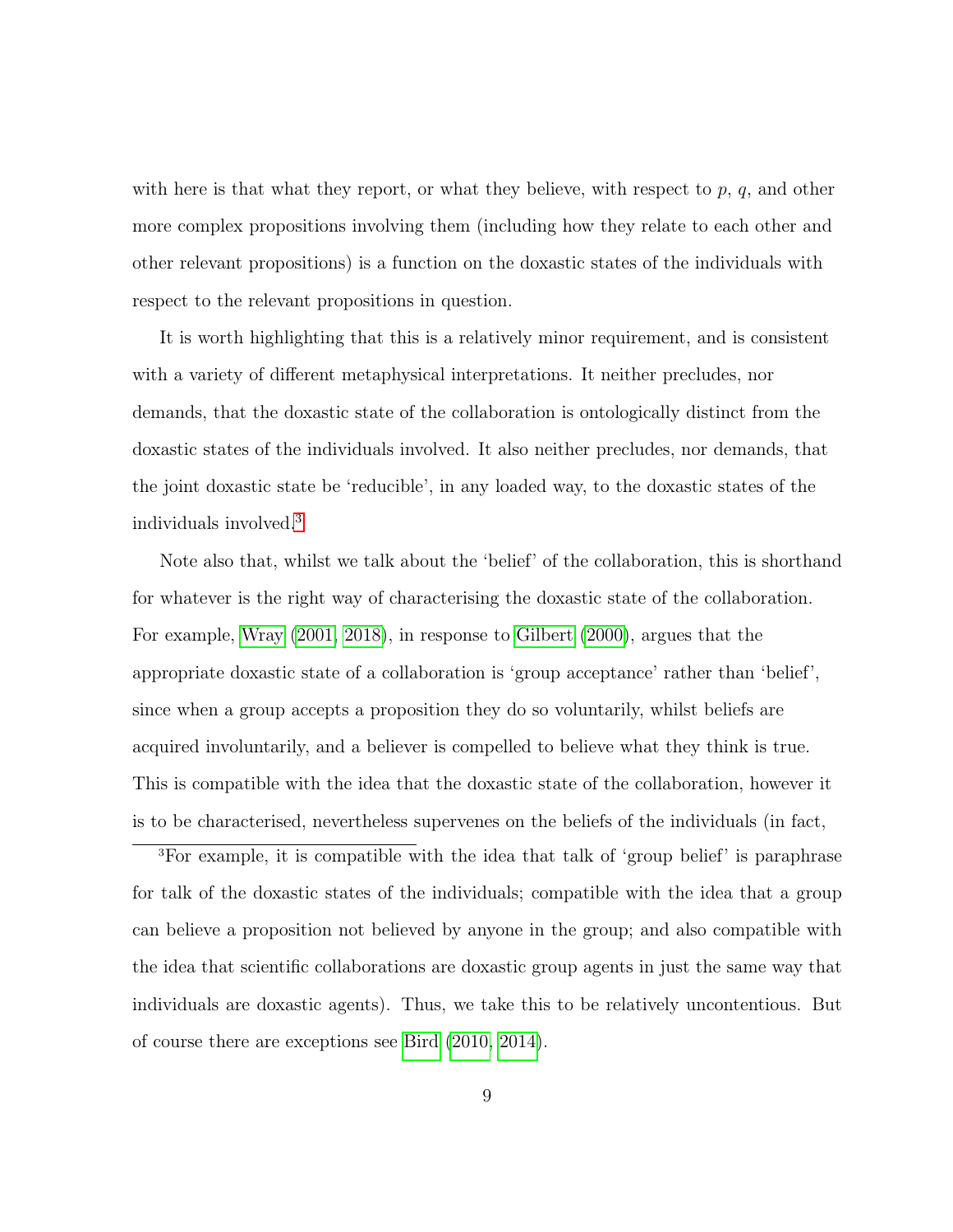it's also compatible with the idea that it supervenes on whatever the relevant doxastic states of the individuals are, regardless of whether they are beliefs or characterised in terms of acceptance).[4](#page-9-0)

Second, experts should determine what the collaboration believes about their area of expertise. In other words experts should act as local 'dictators' over the topics they have expertise in. In the toy example above, if we suppose that the first scientist is an expert on carbon dioxide emissions, e.g. they have led a decades-long research programme measuring the level of carbon dioxide in the atmosphere, they are tasked by international agencies with providing data concerning emissions by different countries and so on, then we might give them the authority to determine what the group reports concerning carbon dioxide emissions. And if we suppose that the second scientist has lead another decades-long research programme tasked with measuring ocean temperatures, then we might give them the authority to determine what the group reports concerning ocean temperatures.

<span id="page-9-0"></span>In the literature on opinion aggregation in democratic societies, this view is typically

<sup>4</sup>One may question whether what a collaboration tells us about the natural world relies only on what individual scientists believe at a time. In the philosophy of science literature, it has been proposed that the way in which theories about the natural world are developed and adopted by the relevant scientific community is influenced by institutions, history, and power relations (for some intriguing examples, see [Okruhlik, 1994\)](#page-39-2). We grant these influences on what science tells us about the world. However they do not feed into the project we are interested in here. Rather, they arise further upstream and concern how individual scientists form their beliefs. Once this is fixed (regardless of how), the question we are interested in arises.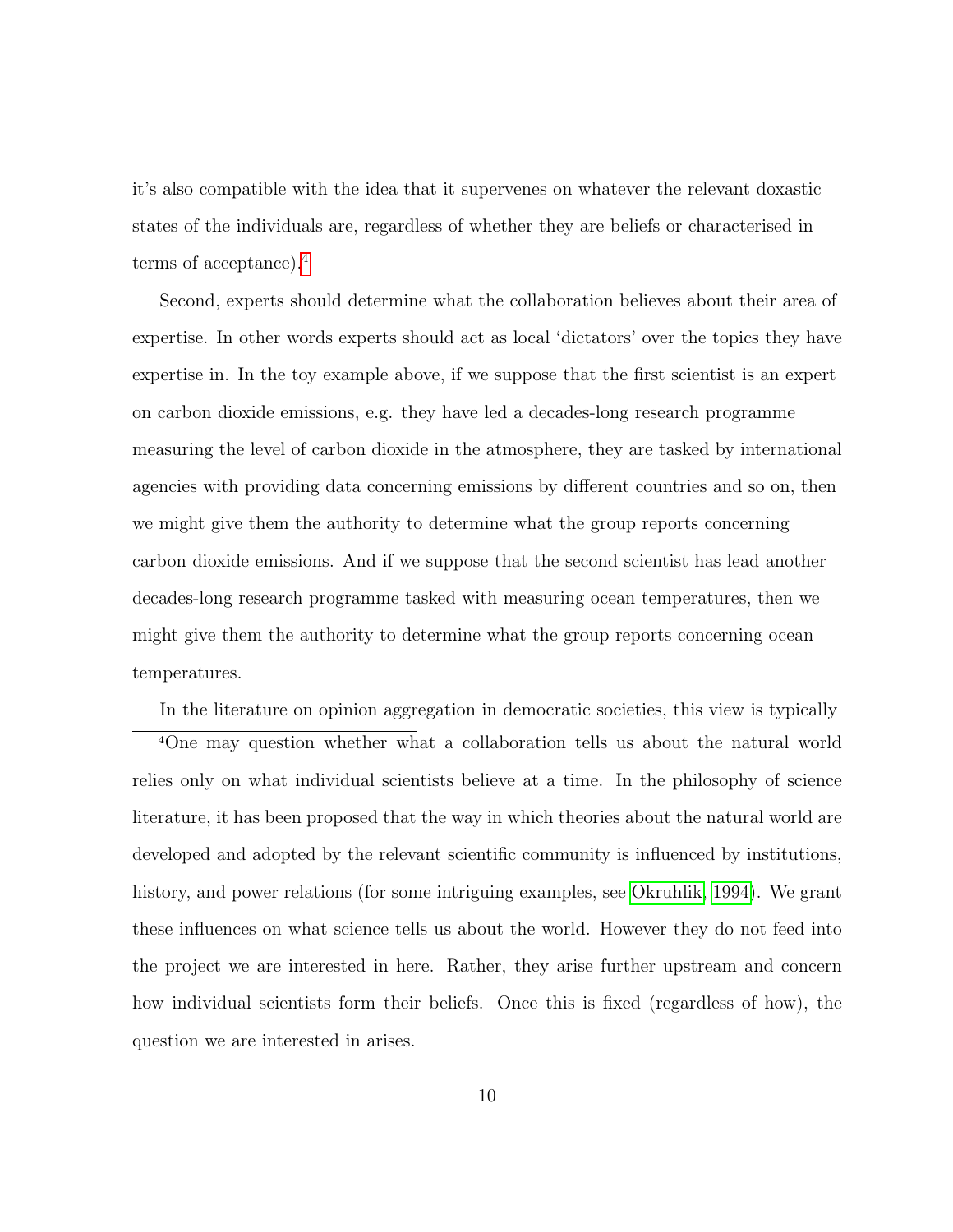viewed negatively for obvious reasons.[5](#page-10-0) However, it is not obvious the same should hold for societies in which individuals may have a genuine claim at being more likely to be closer to the truth than the rest. Indeed, "a dictatorship is usually ruled out in the social perspective, but it may be acceptable from an epistemic perspective, if that individual is by far the most competent member" [\(Martini and Sprenger, 2018,](#page-39-3) p. 180).[6](#page-10-1)

And finally, whenever everyone agrees on something, the collaboration as a whole should agree on that too. We take this to be a relatively innocuous assumption about the doxastic behaviour of any group aiming to arrive at a collective decision (although we will comment on it further below).

However, results from [Dietrich and List](#page-37-0) [\(2008\)](#page-37-0) building on the liberal paradox introduced by [Sen](#page-40-0) [\(1970\)](#page-40-0), show that if these three principles hold, then we cannot guarantee that the scientific collaboration as a whole will be free of inconsistency. As an informal way of seeing how such a result can be generated consider the following situation. The first scientist in our toy example believes that carbon dioxide emissions are over the critical threshold  $(p)$ ; if they are over that threshold then ocean temperatures are warming  $(p \to q)$ ; and that ocean temperatures are warming  $(q)$ . The

<span id="page-10-0"></span><sup>5</sup>Note that the notion of expertise is taken to be restricted to only certain areas of the collaboration, rather than the entirety of what the group reports, the latter of which corresponds to the notion of a typical 'dictator' in the judgement aggregation literature.

<span id="page-10-1"></span><sup>6</sup>To further motivate the *prima facie* plausibility of this principle in the case of scientific collaborations consider the following remark by Nobel prize winning physicist Carlo Rubbia: "I cannot neglect the fact that people who are working on [those aspects of the experiment under discussion] have more weight than people who aren't" [\(Bright et al.,](#page-35-3) [2018,](#page-35-3) quoted at pp. 242-3).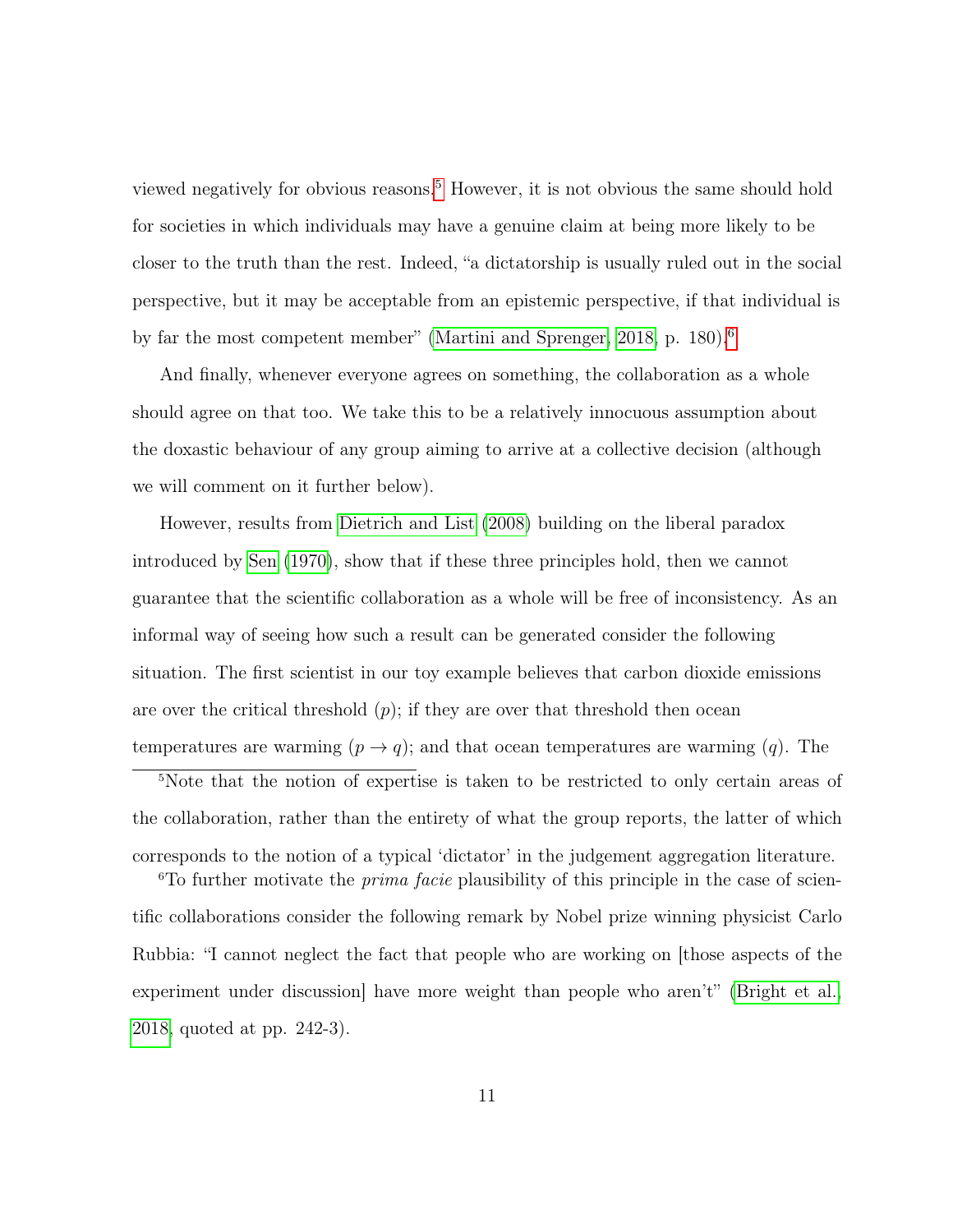second scientist believes that it's not the case that carbon dioxide emissions are over the threshold  $(\neg q)$ ; but if they were then ocean temperatures would be warming  $(p \rightarrow q)$ ; and that ocean temperatures are not warming  $(\neg q)$ . As a result of our assumption that the doxastic state of the group be a function on the beliefs of the individuals in the group, the joint belief needs to be determined in some way from the beliefs of the individuals. As a result of our assumption about expertise, the joint belief contains the propositions p and  $\neg q$  (since the first scientist is an expert on carbon dioxide emissions and believes that they are higher than the critical threshold, and the second an expert on ocean temperatures and believes that they are not rising). And as a result of our assumption about propositions on which everyone agrees, the conditional  $p \to q$  will also be part of the joint report. Thus, the joint belief will include the propositions  $p, p \rightarrow q$ , and  $\neg q$ , an inconsistency. As we will see below, the result generalises: in any collaboration across suitably fragmented disciplines, there will be cases where individually consistent experts will, collectively, deliver inconsistent claims. And we take it for granted that a collaboration supporting an inconsistent collective belief would be required to correct it. The question is, can this be done whilst still respecting the scientists' epistemic advantage over their respective areas of expertise?

## <span id="page-11-0"></span>3 The formal framework

In this paper we adopt a formal model for aggregating judgements over sentences, supplied by [Dietrich and List](#page-37-0)  $(2008).$  $(2008).$ <sup>[7](#page-11-1)</sup> In this section we outline the model and provide

<span id="page-11-1"></span><sup>7</sup>See also [List and Pettit](#page-39-4) [\(2002\)](#page-39-4); [Dietrich](#page-36-4) [\(2006\)](#page-36-4); [Dietrich and List](#page-36-5) [\(2007a,](#page-36-5) [2013\)](#page-37-4). For a useful introduction to the framework see [Grossi and Pigozzi](#page-38-2) [\(2014\)](#page-38-2). See also [Bright et al.](#page-35-3)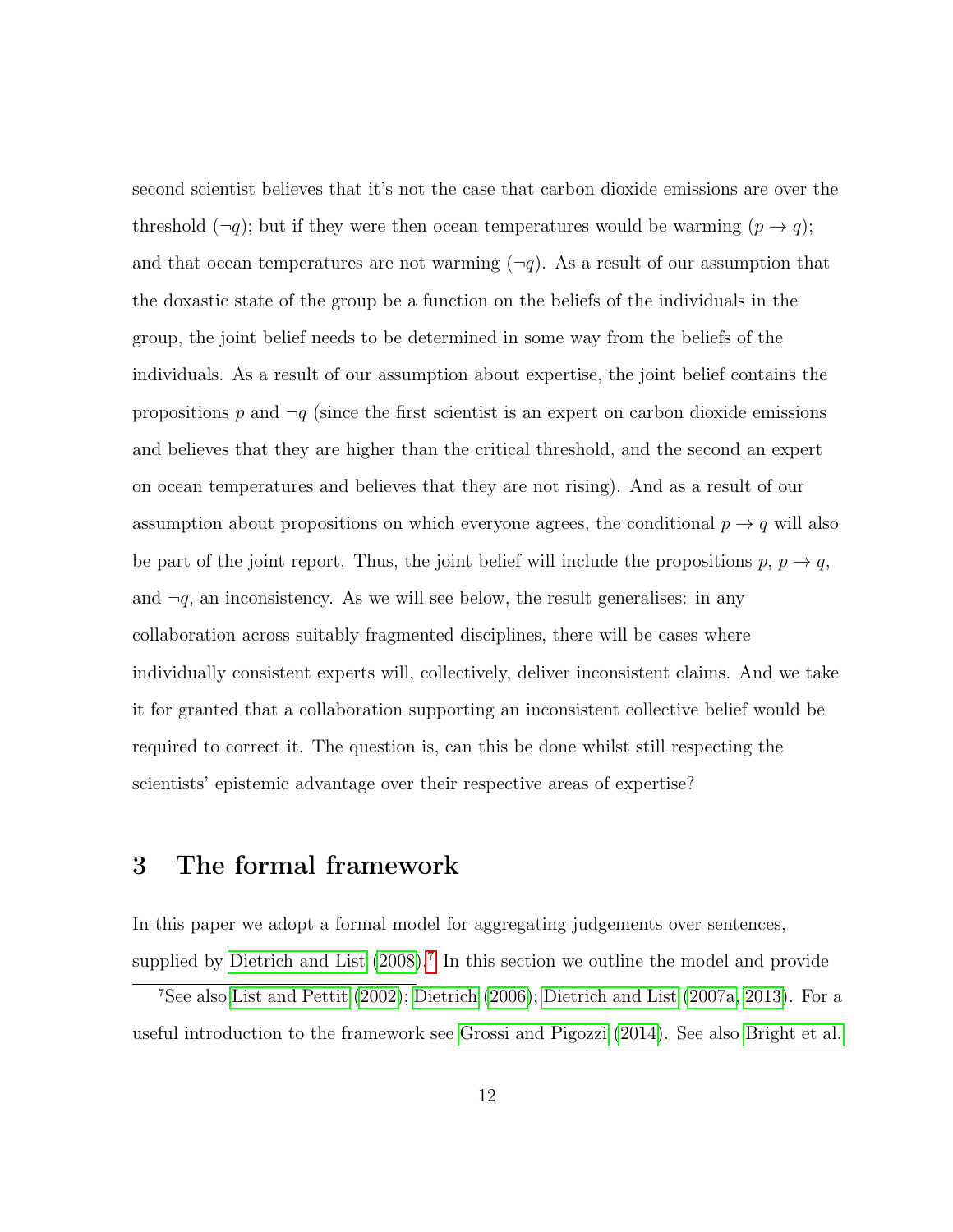an interpretation in terms of aggregating the beliefs of scientists working in a collaboration spanning multiple (fragmented) disciplines. Begin by considering a group of *individuals*,  $N = \{1, ..., n\}$  with  $n \geq 2$ , and a language  $\mathfrak{L}$ . A set of sentences from  $\mathfrak{L}$  is *consistent* if and only if it has a model in the specified logic.<sup>[8](#page-12-0)</sup> For instance,  $\{p, p \rightarrow q, \neg q\}$  is inconsistent in classical propositional logic, and  $\{p, q\}$  is not. With respect to the intended use of this (idealised) model, we will take the set of individuals to supply the set of scientists working in a collaboration spanning multiple fragmented disciplines and  $\mathfrak L$  to consist of all the meaningful claims common to the collaboration. Individuals in our model believe sentences in an *agenda*. An *agenda* is a finite nonempty set  $X \subseteq \mathfrak{L}$  closed under negation.<sup>[9](#page-12-1)</sup> Define a *position* on  $\varphi \in X$  as either  $\varphi$  or  $\neg \varphi$ . Then  $(2018)$  for a relevant discussion of how it can be used to model scientific collaboration. An alternative formal framework which might be employed to make sense of the cases we are considering in this paper, but which, for reasons of space, we do not consider here is the logic of belief-merging under integrity constraints see e.g. [Konieczny and Pérez](#page-38-3) [\(2011\)](#page-38-3). There are clear relationships between the two formal frameworks, see [Pigozzi](#page-39-5) [\(2016\)](#page-39-5) for discussion, and it is worth noting that the aggregation procedure we discuss in Section [4,](#page-20-0) whilst formalised in the judgement aggregation framework, shares the 'egalitarian' motivation that is present in the belief-merging approach.

<span id="page-12-0"></span><sup>8</sup>We restrict our focus to monotonic logics, i.e. ones in which any subset of a consistent set of sentences in the logic is consistent.

<span id="page-12-1"></span><sup>9</sup>More accurately, we understand an agenda as consisting not of sentences, but rather equivalence classes of sentences modulo logical equivalence. As a consequence  $\varphi$  and  $\neg\neg\varphi$ are treated as the same element of  $X$ . For simplicity, we restrict our focus to finite agendas throughout but see fn[.17.](#page-23-0)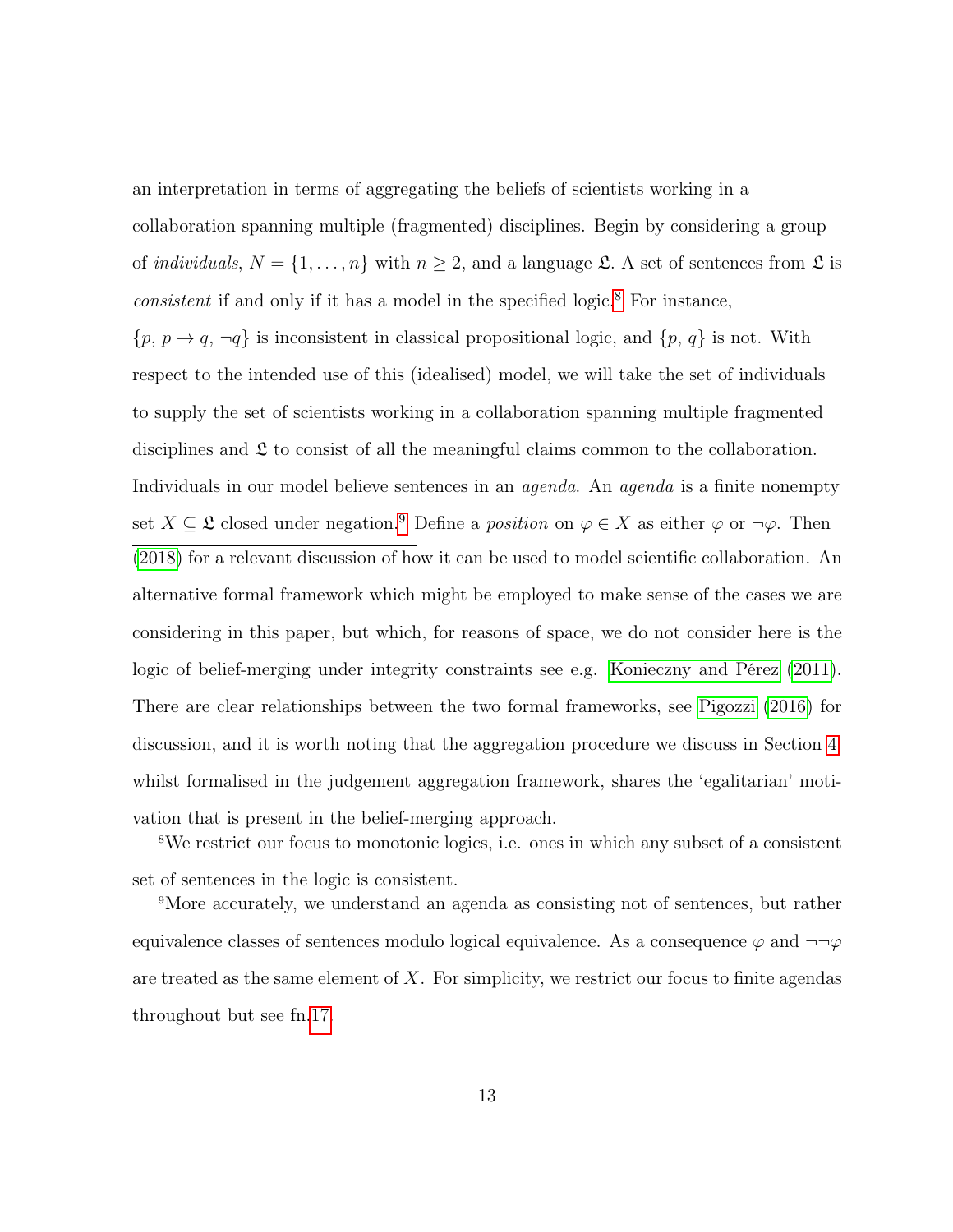call an agenda X connected if and only if for any two sentences  $\varphi$  and  $\psi$ , there is a set of sentences  $Y \subseteq X$  such that some position on  $\varphi$  and some position on  $\psi$  are each individually consistent with  $Y$ , but jointly inconsistent with  $Y$ . An agenda is a set of claims a group of scientists are attempting to reach a collective decision on, and we assume that it is connected.

Although scientific fields are fragmented, the fragments are not logically disconnected from one another. We think that this holds even at the most general level. Interdisciplinary work shows that the classical categories overlap, and the literature on inter-theoretic reduction supports the thesis that an overarching agenda consisting of sentences from each of these categories would remain connected [\(Dizadji-Bahmani et al.,](#page-37-5) [2010\)](#page-37-5). Those uncomfortable with the general claim should note that the connectedness of agendas becomes even more plausible when we consider collaborations that work together towards a common scientific goal such as the detection of a gravitational wave. There, questions of optics, seismology, astronomy, and big data are relying on one another to deliver a coherent picture of nature.

The *belief set* of an individual i is a consistent set  $A_i \subseteq X$ . A profile of belief sets is an *n*-tuple of belief sets  $(A_1, \ldots, A_n)$ . When it comes to forming a collective judgement, we need a *judgement aggregation function*  $F$  that takes profiles to belief sets. The input of the function are the sequences of belief sets, with each belief set being identified with the beliefs of an individual scientist with respect to sentences in the agenda. The value of  $F$  is the set of sentences agreed upon by the collaboration as a whole: the joint belief, or report, for that sequence of individual beliefs.

Note that since we are defining a belief set as a consistent (but not necessarily complete, in the sense defined below) set of sentences from the agenda, we're allowing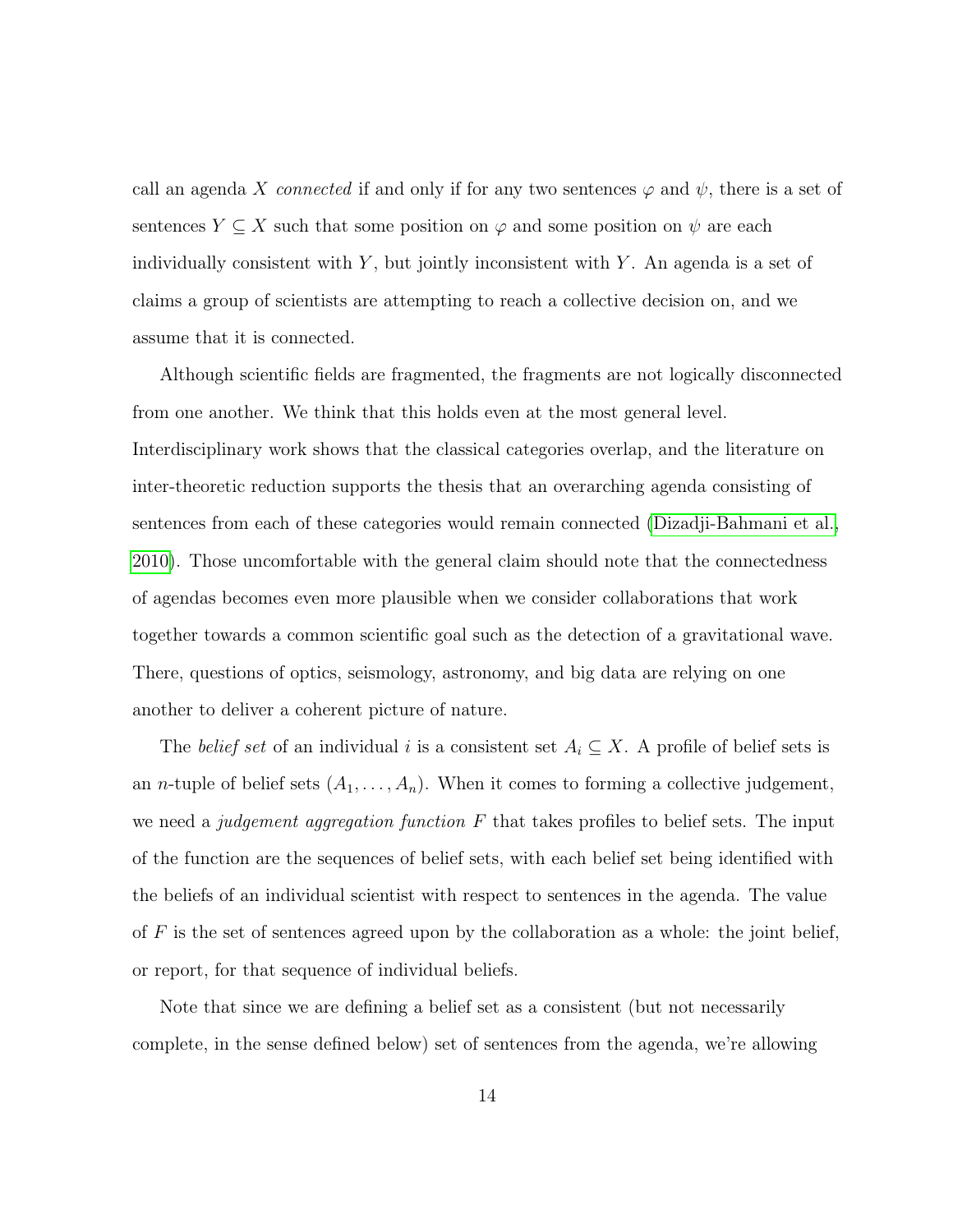both individuals and groups to refrain from taking positions on some sentences in the agenda. However, by requiring the codomain of an aggregation function be the set of consistent subsets of X, we are only considering aggregation procedures that are 'resolute' in the sense that each profile map to one and only one belief set. This is in line with our assumption above that the joint epistemic state supervene on the epistemic state of the individuals involved.<sup>[10](#page-14-0)</sup>

To account for the idea of expertise, we introduce the notion of an expert rights system which is an n-tuple  $(R_1, ..., R_n)$ , where each  $R_i$  is a (possibly empty) subset of X closed under negation. For each individual  $i, R_i$  contains the sentences concerning her area of expertise. With respect to an aggregation function  $F$ , call an individual i decisive

<span id="page-14-0"></span>10Nevertheless, this means ruling out an important class of judgement aggregation procedures, namely so-called 'distance-based' ones which map profiles to belief sets that, in some sense, minimise the 'global' distance between the individual beliefs and the joint belief, since in general these are not resolute. These distanced-based approaches were inspired by belief-merging operators and introduced in the context of judgement aggregation by [Pigozzi](#page-39-6) [\(2006\)](#page-39-6), see [Grossi and Pigozzi](#page-38-2) [\(2014,](#page-38-2) Section 4.3.3) for a useful presentation. They require a metric on the space of belief sets, and a way of combining the distance between individual beliefs into a distance between a profile and potential belief sets associated with that profile, and then for any given profile map it to the belief set which minimises this distance. There is (usually) no guarantee that this belief set be unique (without a tie-breaking rule), and for this reason, combined with the fact that they can only be used with a defined metric on belief sets and way of combining this into a distance between profiles and such sets, which may only be available in very specific situations, we set them aside here.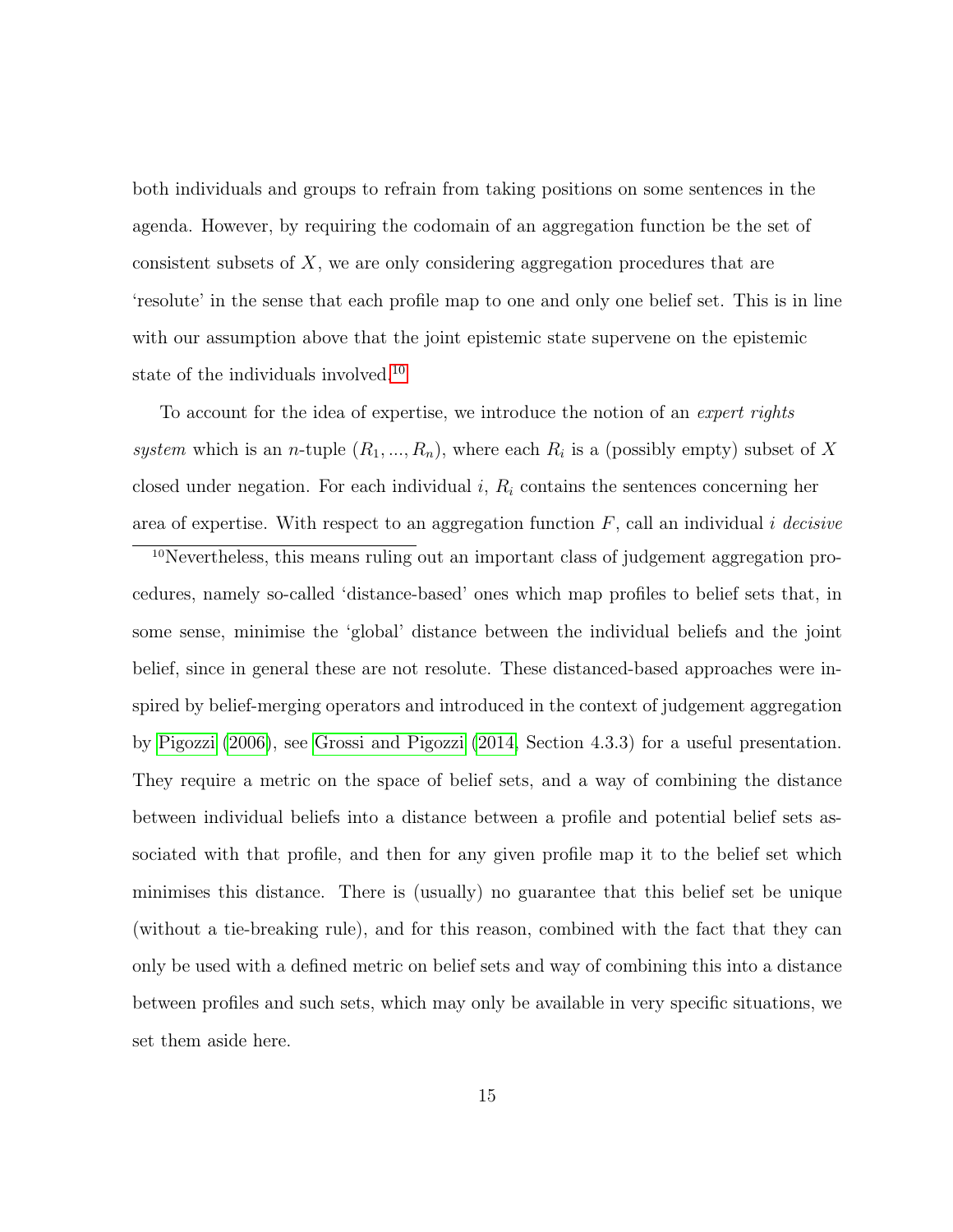on a set of sentences  $Z \subseteq X$  if and only if  $F(A_1, \ldots, A_n) \cap Z = A_i \cap Z$ , i.e. the sentences from  $Z$  that are contained in the joint report are all and only those believed by  $i$ .

Fragmented disciplines contain scientists who are experts over certain areas of research. The sentences (and their negations) from those areas go into the scientists' expert rights sets. Since they are the experts over these sentences, we model them as being decisive over whether or not the collaboration they are a part of, as a whole, should adopt them. We assume throughout that all rights sets in a rights system are disjoint. So for any sentence under consideration there corresponds at most one expert. If the same sentence appears in multiple rights sets, the impossibility result to come would be trivial.<sup>[11](#page-15-0)</sup>

The idea that the beliefs of a collaboration should depend on the beliefs of the scientists within it is captured by the requirement of a judgement aggregation function. The below condition on the function demands that regardless of what the individual scientists believe (as long as they are individually consistent), they should be able to reach a collectively supported set of sentences following the agreed aggregation method:

**Universal Domain:** The domain of  $F$  is the set of all possible profiles of consistent judgement sets.

<span id="page-15-0"></span>11Plausibly we can think about a collaboration involving experts as involving a 'representative expert' for each discipline. It doesn't matter for our current purposes how each representative expert has arrived at their belief set; the question is how to combine the beliefs of the representatives involved. However, it is worth nothing that there are ways of generalising the below to allow for expert rights of subgroups. We suppress them here for brevity, but see [Dietrich and List](#page-37-0) [\(2008,](#page-37-0) pp. 64-65) for details.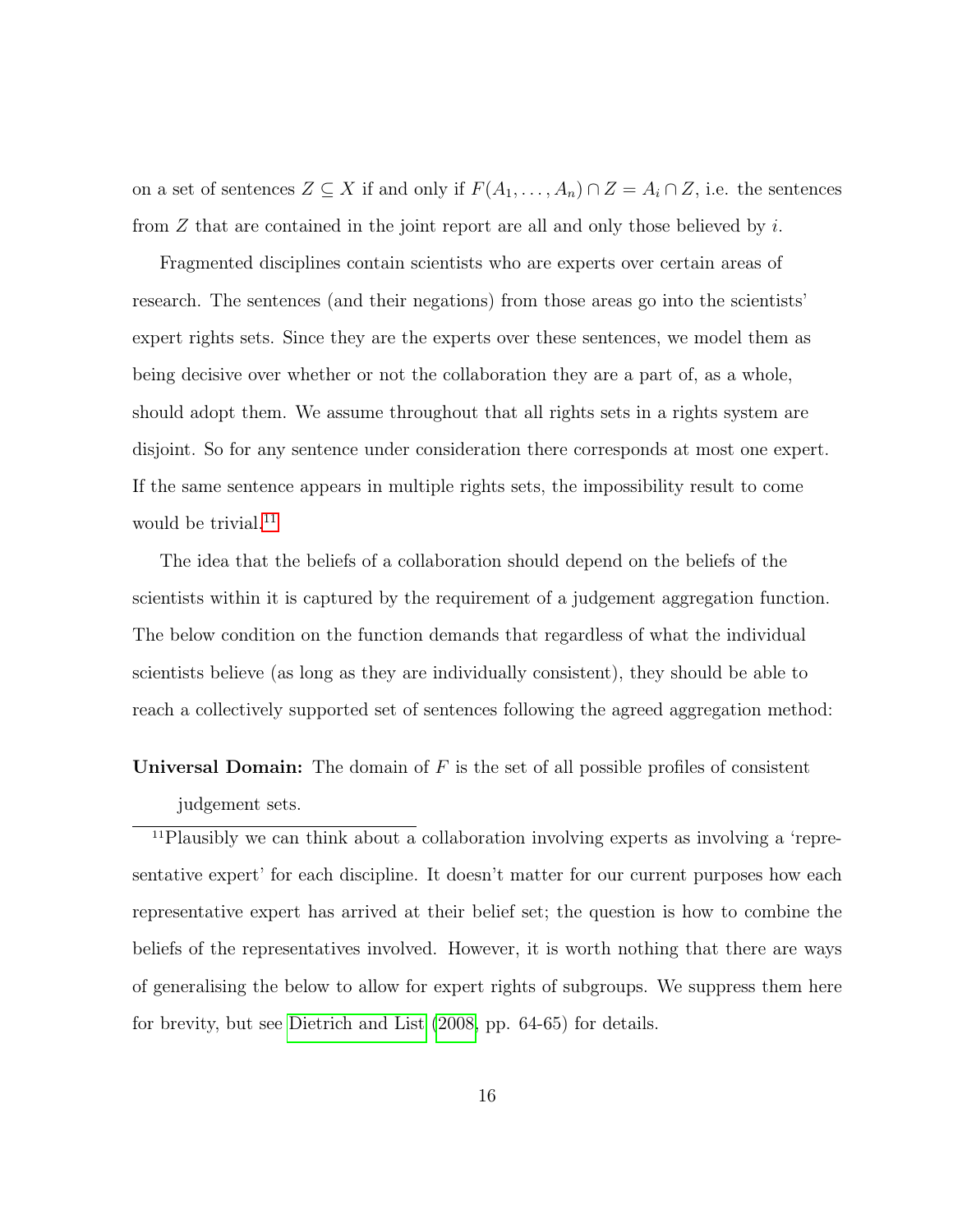The definition of Universal Domain is more general than the definition of [Dietrich](#page-37-0) [and List](#page-37-0) [\(2008,](#page-37-0) p. 63) (although see [Dietrich and List, 2007b\)](#page-36-6). They require the function  $F$  to be defined over the set of all possible profiles of consistent and *complete* judgement sets, where a judgement set  $A_i$  is complete with respect to an agenda X if and only if for any  $\varphi \in X$ , either  $\varphi$  or  $\neg \varphi$  in  $A_i$ . Requiring completeness does not seem intuitive for scientists trying to arrive at a collective decision on what a collaboration tells us about nature. We needn't restrict ourselves to cases where every scientist involved in the aggregation procedure has an opinion on every sentence in the agenda. As we explain later in this section, this variation makes no difference to the impossibility result to come.

The below is a formally precise formulation of the suggestion that experts should determine what the collaboration 'believes' regarding their respective areas of expertise:

**Minimal Expert Rights:** There are at least two individuals  $i, j$  who are respectively decisive over non-empty  $R_i$  and  $R_j$ .

Finally, the fact that whenever everyone agrees on something it should be believed by the collaboration as a whole is given by:

**Unanimity Principle:** For any profile  $(A_1, ..., A_n)$  in the domain of F and any sentence  $\varphi \in X$ , if  $\varphi \in A_i$  for all individuals i, then  $\varphi \in F(A_1, ..., A_n)$ .

Whilst we take this principle to be well motivated in the context of scientific collaborations in general, it is worth noting that there may be certain specific cases where it can be questioned. In particular, there may be certain collaborative contexts which naturally call for the use of a 'premised-based' aggregation function. Such functions take advantage of the structure of specific agendas; namely those where the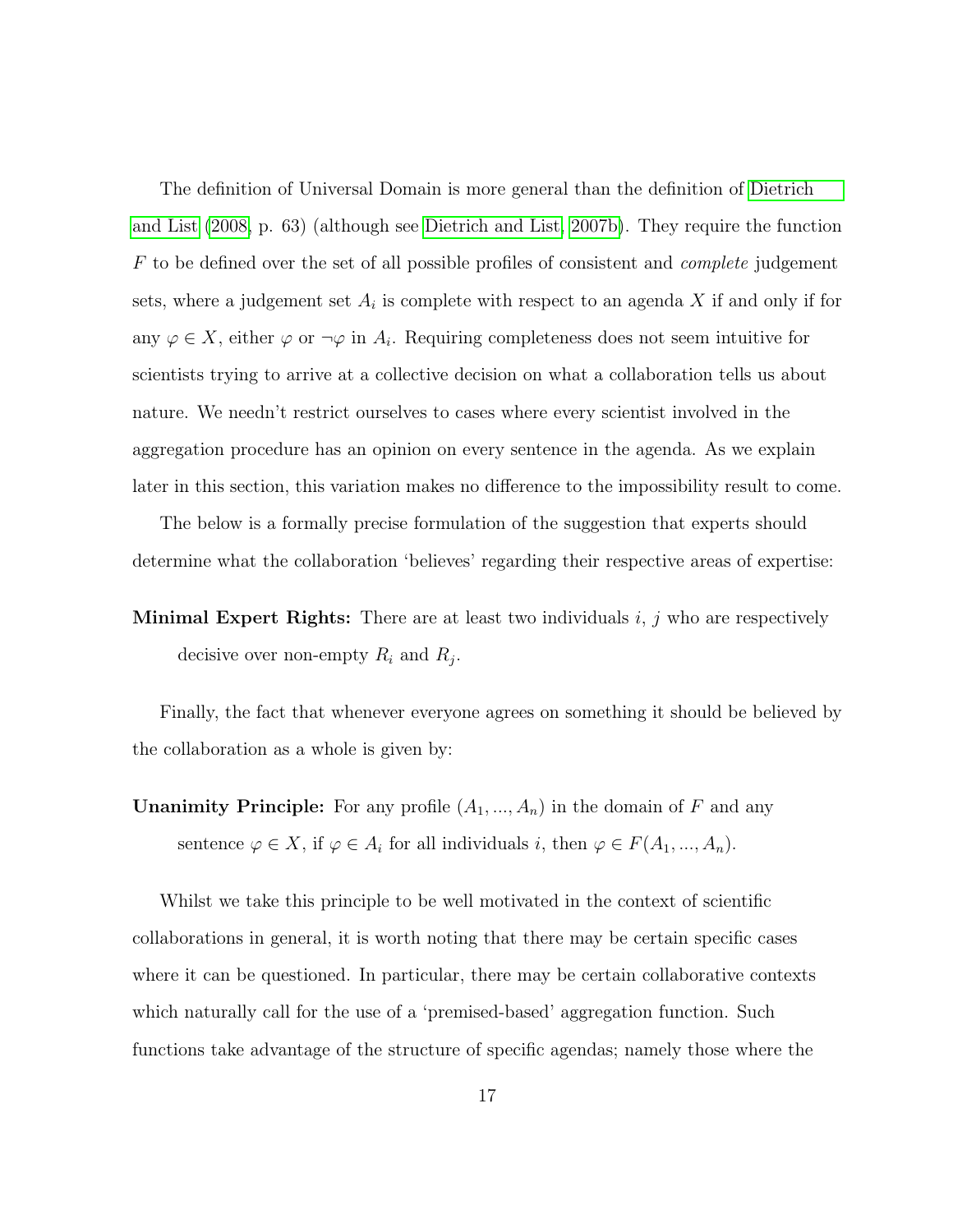propositions in question can be partitioned into the 'premises' and the 'conclusions', where the former set of propositions are in some sense logically independent of one another (e.g. in the framework we're working in they could form a disconnected sub-agenda), and are such that positions on the premises entail, according to the logic in question, positions on the conclusions. In such cases it might be plausible to adopt an aggregation function defined by aggregating profiles restricted to the premises, with the joint positions on the conclusions being determined by what's entailed by the joint positions on the premises. Such an aggregation function can violate the Unanimity Principle in the sense that it can result in a joint position on a sentence from the set of conclusions (e.g.  $\neg \varphi \in F(A_1, ..., A_n)$ ) even though every individual in the collaboration believe the opposite (e.g.  $\varphi \in A_i$  for all *i*).

Whilst these sorts of aggregation functions may be appropriate in certain cases of collaboration, we're putting them aside for our current purposes for two reasons. First, and most importantly, they require that the agendas in question have a relatively rich structure: it need be both that the set of premises are appropriately disconnected to ensure that the impossibility result we present below doesn't reappear restricted to the premises sub-agenda, and that the premises (in combination with the logic) be such that the result of aggregating them be sufficient to entail positions on the conclusions (in particular, conclusions for which the joint report is expected to deliver a recommendation). It is far from clear whether or not all questions scientific collaborations are expected to answer have such a rich structure. Even in our toy example in the previous section, there was no obvious distinction between premises and conclusions, and we might expect that many cases of scientific collaboration are holistic in the sense that their aim is to knit together different scientific fields and areas of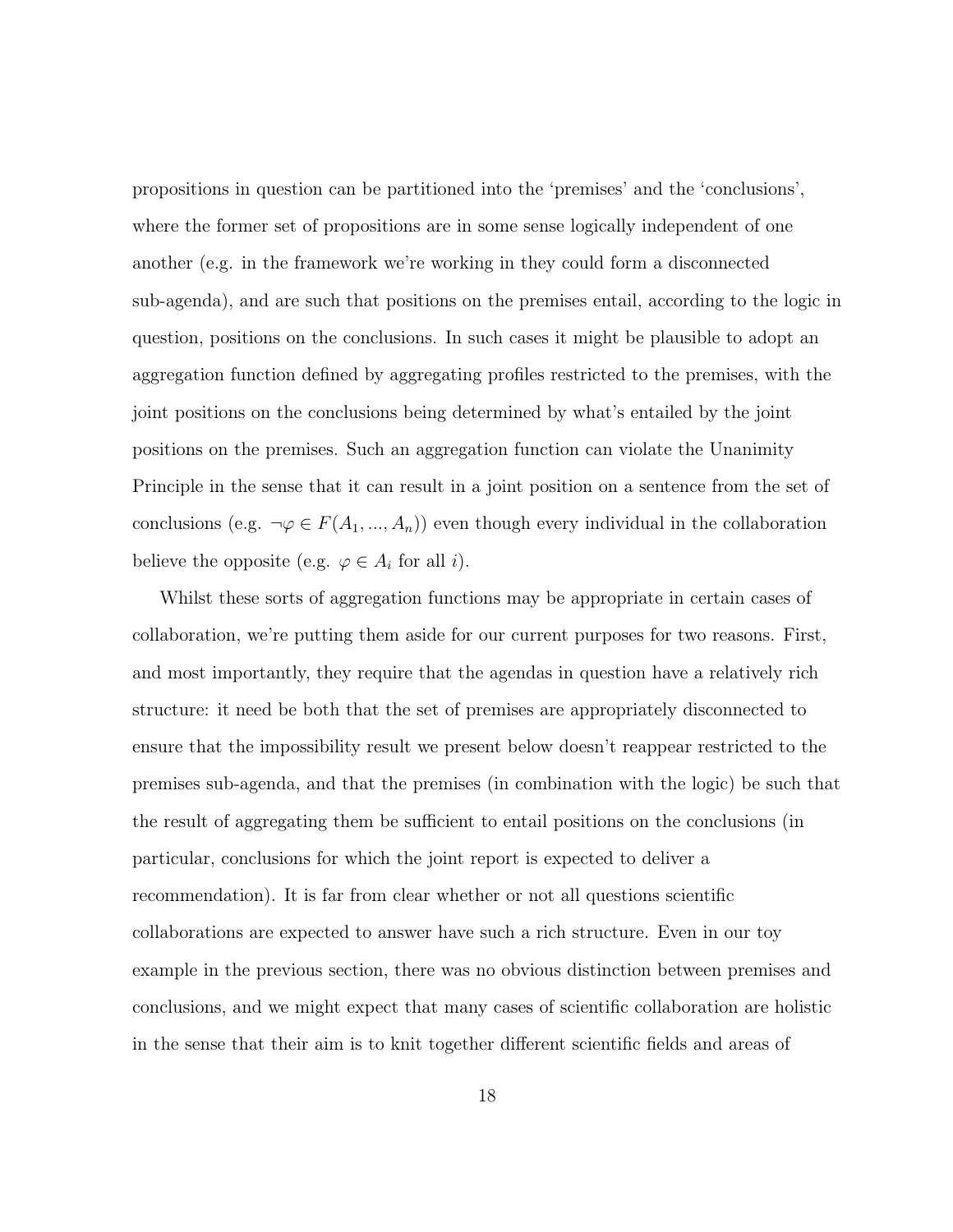expertise, rather than merely trying to generate conclusions.

Second, there are worries with the very idea of giving up on the Unanimity Principle. As discussed previously we want to remain relatively non-committal about the relationship between the content of the joint report and the epistemic state of the collaboration, but it is worth noting that such functions may require that we attribute a doxastic state to the group (e.g. believing  $\neg \varphi$ ) even though every member of the group believes the opposite (e.g. believe  $\varphi$ ).<sup>[12](#page-18-0)</sup> If this were to be the case there would be a distinctive gap between the doxastic state of the group and the states of its members. At the very least, more motivation would need to be given for the plausibility of such a gap. So, it suffices for our current purposes that there are at least some cases of scientific collaboration that don't have the premise-conclusion structure, or at least some cases where the Unanimity Principle be expected to hold.

In these sorts of cases, with this technical apparatus at hand, we can now present [Dietrich and List'](#page-37-0)s result establishing that a collaboration spanning fragmented scientific fields that attempts to reach a collective judgement via an aggregation function that respects the above conditions cannot protect itself against inconsistencies:

<span id="page-18-1"></span>**Theorem 1.** If the agenda is connected, there exists no aggregation function (generating consistent collective judgement sets) that satisfies Universal Domain, the Unanimity Principle, and Minimal Expert Rights.

<span id="page-18-0"></span>Proof. See [Dietrich and List](#page-37-0) [\(2008,](#page-37-0) pp. 72-73). Notice that they restrict their focus to a <sup>12</sup>Notice that in these cases every individual explicitly believes the negation of the group's position on the sentence in question, not merely that the group believe a proposition that no individual believes.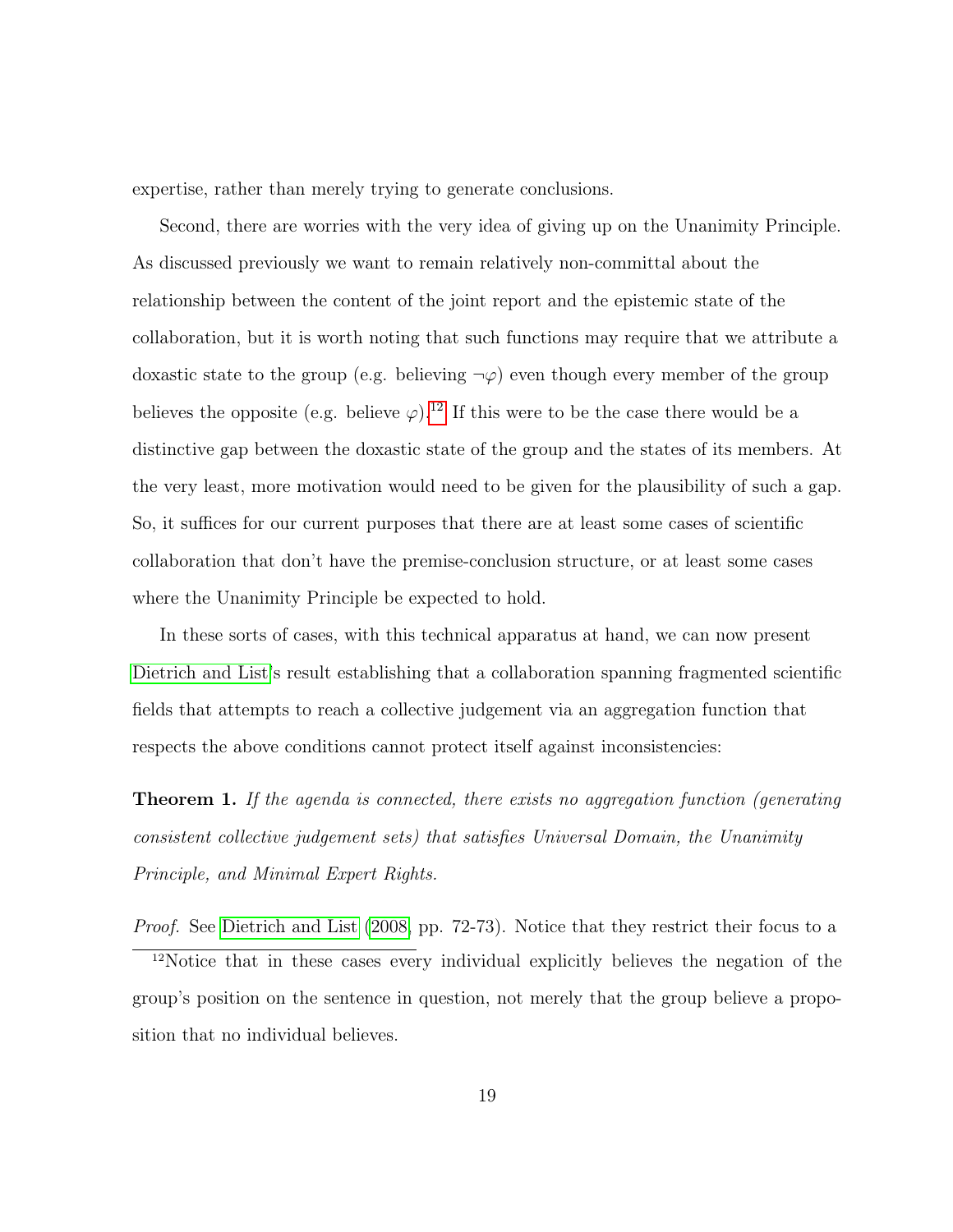proper subset of the Universal Domain as we define it, i.e. the set of consistent and complete profiles. But if there is no function that satisfies Minimal Expert Rights and the Unanimity Principle over their domain, then, a fortiori there is no function that satisfies them over a superset of that domain (our Universal Domain).  $\Box$ 

The toy example provided at the end of the previous section demonstrates the result. In terms of the formal model, the agenda under consideration is the following  $\{p, \neg p, q, \neg q, p \rightarrow q, \neg (p \rightarrow q)\}\.$  Let individual 1 be the expert on p (carbon dioxide emissions). Let 2 be the expert on q (ocean temperature). Thus  $R_1 = \{p, \neg p\}$  and  $R_2 = \{q, \neg q\}$ . Recall that 1 believes that carbon dioxide emissions are above the threshold, and that if they are, then oceans are becoming warmer and that 2 believes the conditional, but denies that oceans are becoming warmer, i.e. they believe the rise in oceans' temperature is temporary and not indicative of an upwards trend (maybe they don't trust historical measurements, maybe they believe increases in temperature are cyclical, etc.). Thus  $A_1 = \{p, p \to q, q\}$  and  $A_2 = \{\neg q, p \to q, \neg p\}$ . By Universal Domain, F must be defined over the profile  $(A_1, A_2)$ .<sup>[13](#page-19-0)</sup> By the Unanimity Principle  $p \to q \in F(A_1, A_2)$ . By Minimal Expert Rights  $p, \neg q \in F(A_1, A_2)$ . Thus,  $F(A_1, A_2)$  is inconsistent.[14](#page-19-1)

<span id="page-19-0"></span><sup>13</sup>Note that this profile is also 'unidimensionally aligned' so would also be included in a domain restricted to unidimensionally aligned profiles, a common domain restriction in the judgement aggregation framework. Such a restriction avoids some impossibility results (see [List](#page-38-4) [\(2003\)](#page-38-4) and [Grossi and Pigozzi](#page-38-2) [\(2014,](#page-38-2) Section 4.1.1)), but not the one we are considering here.

<span id="page-19-1"></span><sup>14</sup>Note that in this example both 1 and 2 have *complete* judgement sets over the items in the agenda. One might worry that the inconsistencies that arise require completeness of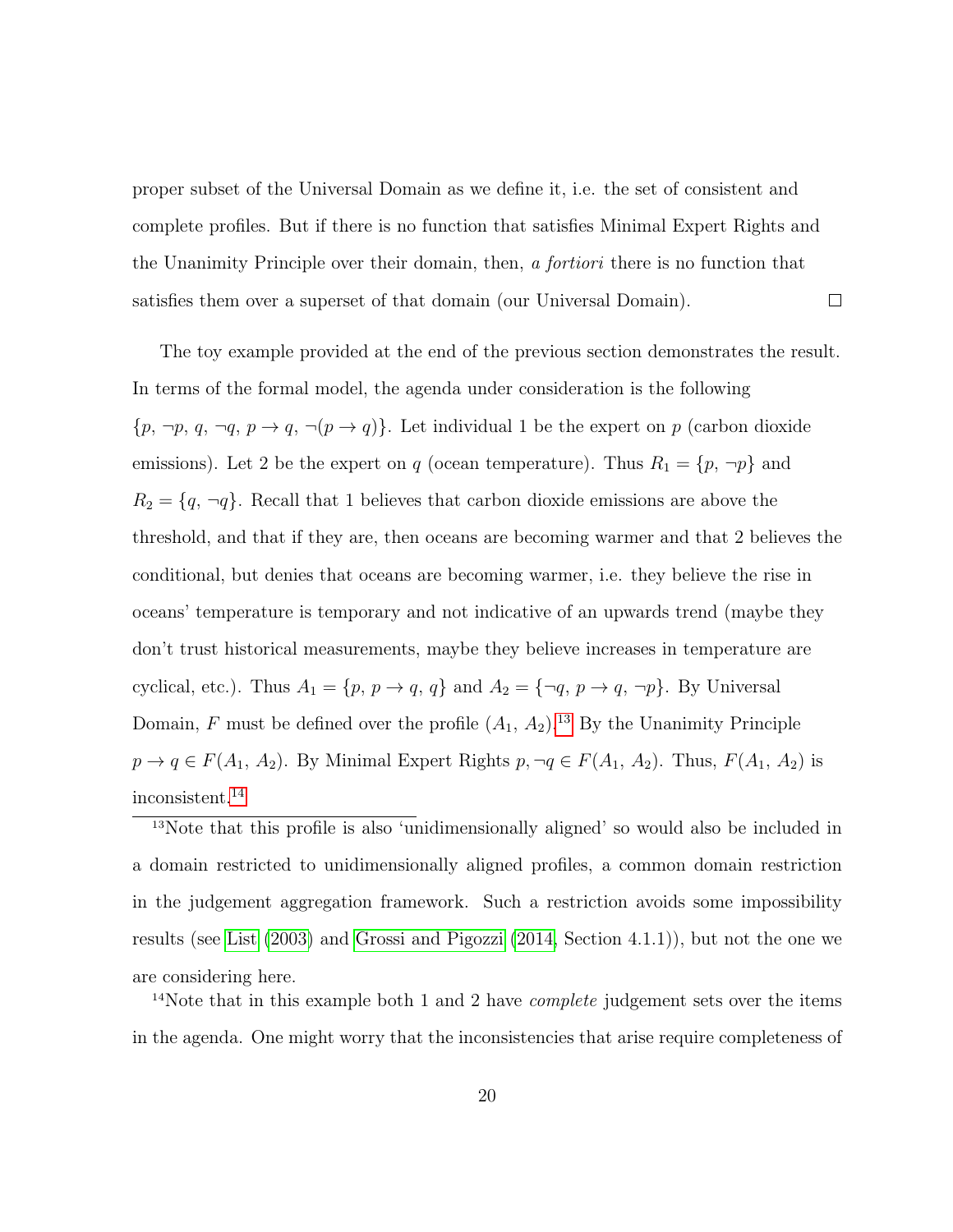# <span id="page-20-0"></span>4 A formal model of intellectual modesty in scientific collaborations

The impossibility result of the previous section shows that if the members of a collaborations are allowed to be decisive over the propositions in their area of expertise, the collaboration as a whole might be forced into an inconsistency. In response to this, we believe scientists should relinquish their special claims over the propositions in their area of expertise and contribute them to the aggregation on a par with everyone else. We take this strategy to be one of intellectual modesty. In this section we offer a formal account of intellectual modesty in the judgement aggregation framework articulated in Section [3,](#page-11-0) while in the next we argue for its plausibility in the contexts under consideration.

Inspired by Gibbard's [\(1974\)](#page-37-1) response to Sen's paradox, we believe an appropriate technical notion that would capture the move towards intellectual modesty when confronted with an inconsistency can be given by allowing expertise to be alienable. It can be introduced into the formal model we are working with here as follows. First, each agents' judgement set, and thus Theorem [1](#page-18-1) can be avoided if we restrict the domain to profiles of incomplete judgement sets, and that it's these scenarios that are relevant in the contexts under consideration, viz. scientific collaborations (where scientists typically won't hold attitudes towards every proposition under consideration). This is not the case. Consider a super-set of the above agenda which includes the proposition  $r$ , and all of its logical relations with  $p$  and  $q$ . Then, let 1 and 2's judgement sets be as before (and therefore be incomplete with respect to the enriched agenda). Clearly the contradiction is still generated.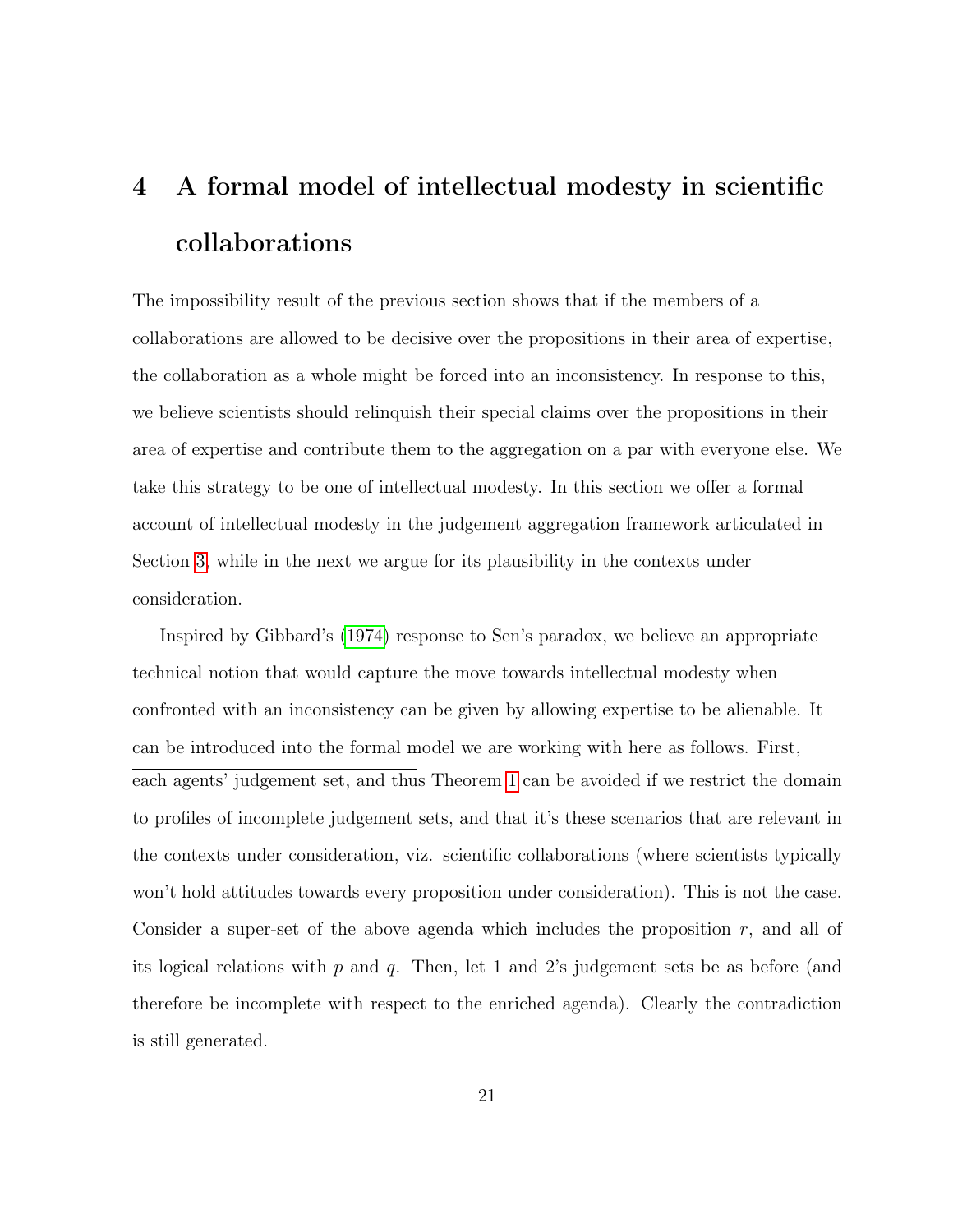define an individual *i*'s *waiver set*  $W_i \subseteq R_i$  as follows:

1. Define a set  $\Psi$  (relative to a given profile and rights system):

$$
\Psi =_{df} \{ \psi \in X \colon [\forall k \in \{1, ..., n\} \colon \psi \in A_k] \lor [\exists k \in \{1, ..., n\} \colon \psi \in (A_k \cap R_k)] \}
$$

2. For any sentence  $\varphi \in R_i$ :

$$
\varphi \in W_i \Leftrightarrow \exists \Psi' \subseteq \Psi
$$
: [ $\Psi'$  is consistent ]  $\wedge$  [ $\Psi' \cup \{\varphi\}$  is inconsistent]

 $\Psi$  is the set of sentences endorsed by the community in the sense that they would be guaranteed to go into the collective judgement set by unanimity or minimal expert rights, should they hold. The waiver set of an individual  $i, W_i$ , is the set of claims that if i were to exercise her right over them, they would generate collective inconsistency when combined with a consistent subset of  $\Psi$  (if everyone else also exercised their rights over their fields of expertise).

This then provides the following alternative to Minimal Expert Rights:

Alienable Expert Rights: For every profile, and every individual  $i$ , if  $i$  is an expert over  $\varphi$ , i accepts  $\varphi$ , and  $\varphi$  is not waived, then  $\varphi$  is included in the collaboration's collective belief set, i.e. if  $\varphi \in (A_i \cap R_i \setminus W_i)$ , then  $\varphi \in F(A_1, \ldots, A_n)$ .

Notice that this condition is analogous to what [Dietrich and List](#page-37-0) [\(2008,](#page-37-0) p. 64) call *positive decisiveness* which requires that an individual  $i$  is positively decisive over their rights set if and only if  $(A_i \cap R_i) \subseteq F(A_1, \ldots, A_n) \cap R_i$ , rather than *negative decisiveness*,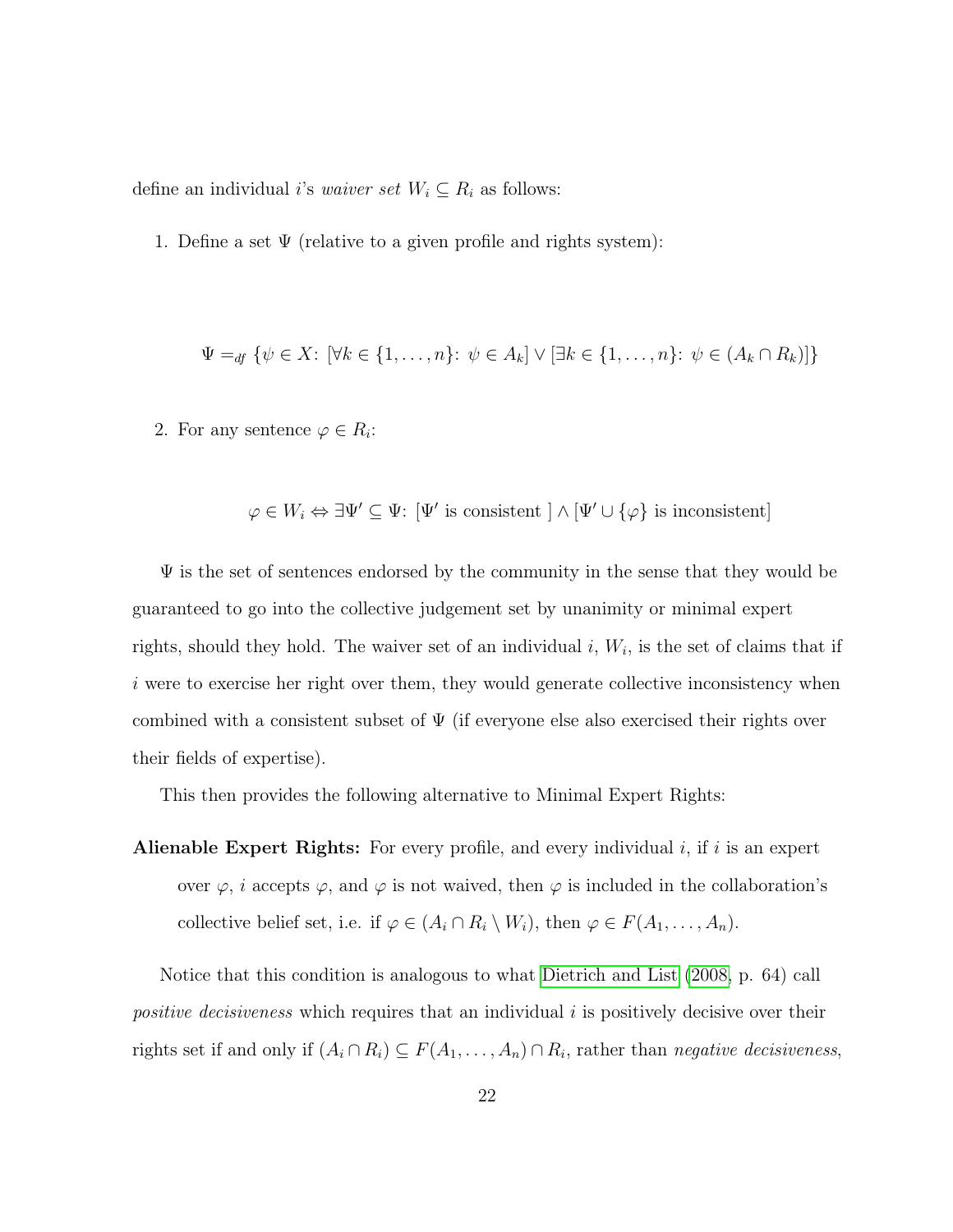which requires  $F(A_1, \ldots, A_n) \cap R_i \subseteq (A_i \cap R_i)$ .<sup>[15](#page-22-0)</sup> In the context under consideration we take the positive, rather than negative, aspect of this notion to capture the relevant sense of expertise: if an expert believes a sentence then, assuming it is not waived, it should be part of the collaboration's (collective) judgement set. To briefly motivate this, consider the case in which an expert avoids taking a position on a sentence from their area of expertise (i.e. neither believes it nor its negation) – the sentence could correspond to an 'open problem' in their field – then through negative decisiveness that sentence could not become part of the collaboration's collective judgement. But it seems unintuitive to prevent scientists working in related fields from settling the question. However, the below result continues to hold when the condition is strengthened to demand that if the group accepts  $\varphi$ , and  $\varphi$  is in  $R_k$  for some k, then  $A_k$  (the analogue of negative decisiveness).

With this in place, we provide the following possibility result:

**Theorem 2.** For any connected agenda and any rights system, there exists an aggregation function (generating consistent collective judgement sets) that satisfies Universal Domain, the Unanimity Principle, and Alienable Expert Rights.

*Proof.* The following function,  $F$ , respects Universal Domain, the Unanimity Principle, and Alienable Expert Rights by construction:

<span id="page-22-0"></span><sup>15</sup>We say 'analogous to' as the introduction of the waiver condition entails that we cannot use decisiveness in the sense of [Dietrich and List](#page-37-0) [\(2008,](#page-37-0) pp. 63-64), since in Alienable Expert Rights, what experts are 'decisive over' varies from profile to profile. Also notice that Theorem 1 holds when Minimal Expert Rights is weakened to positively Minimal Expert Rights [\(Dietrich and List, 2008,](#page-37-0) p. 64).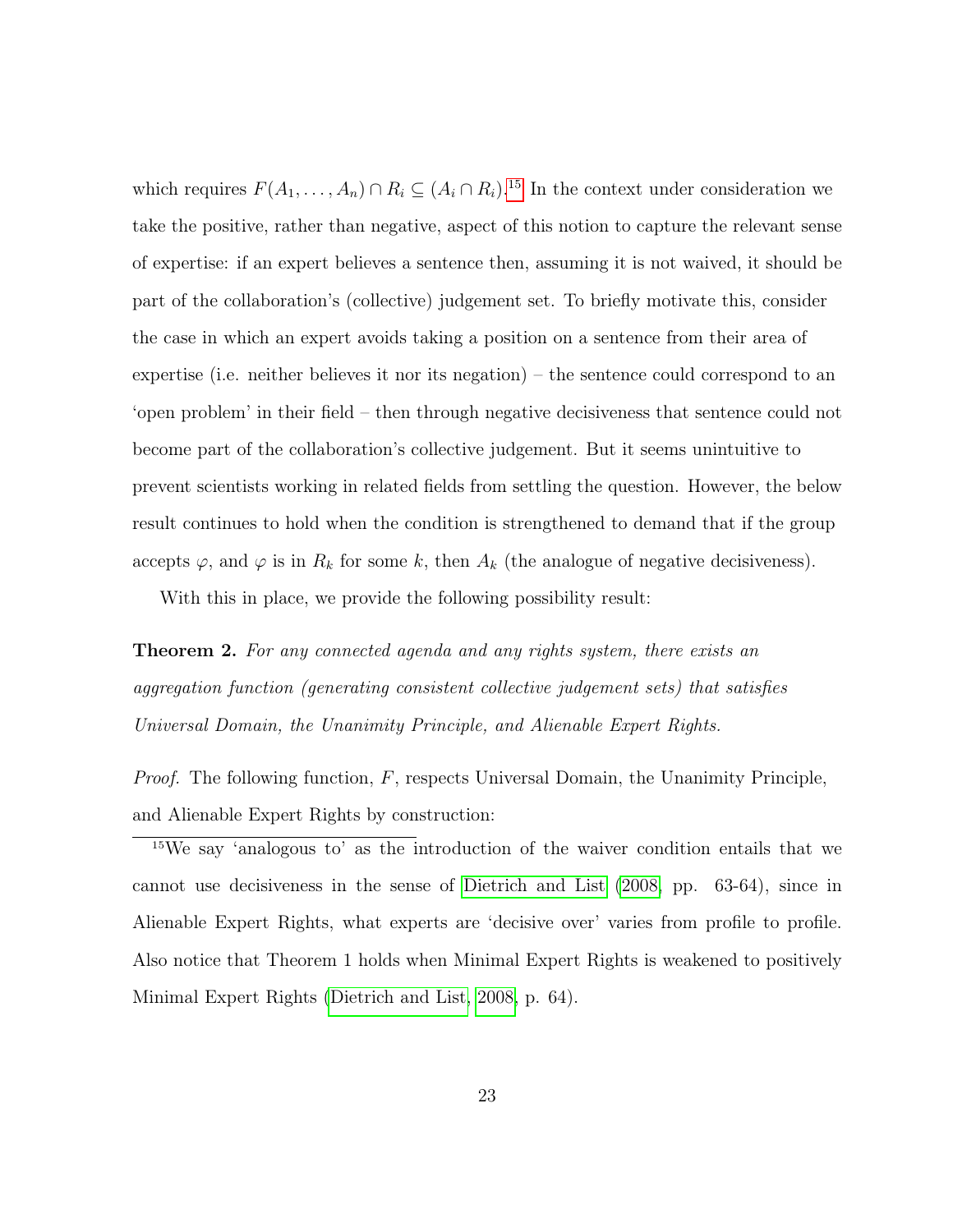$$
F(A_1, \ldots, A_n) = \bigcap_{i=1}^{n} A_i \cup \bigcup_{i=1}^{n} (A_i \cap R_i \setminus W_i)
$$

It remains to demonstrate that it is guaranteed to generate a consistent collective judgement set. We show this by induction on its subsets, for some arbitrary profile.<sup>[16](#page-23-1)</sup> To begin with,  $\bigcap_{i=1}^{n} A_i$  is consistent by the consistency of every individual judgement set. Suppose then  $\Omega$  is a subset of  $\bigcup_i^n (A_i \cap R_i \setminus W_i)$  such that  $\bigcap_i^n A_i \cup \Omega$  is consistent. The inductive step is that if  $\bigcap_{i=1}^{n} A_i \cup \Omega$  is consistent then so is  $\bigcap_{i=1}^{n} A_i \cup \Omega \cup \{\varphi\}$ , for any  $\varphi \in \bigcup_i^n (A_i \cap R_i \setminus W_i)$ . Assume towards a contradiction that this is not the case, i.e.  $\bigcap_{i=1}^{n} A_i \cup \Omega \cup \{\varphi\}$  is inconsistent, for some  $\varphi$  (1). Notice that  $\bigcap_{i=1}^{n} A_i \cup \Omega$  is a consistent subset of  $\Psi$  (2). Since  $\varphi \in \bigcup_i^n (A_i \cap R_i \setminus W_i)$ , then there must exist a unique k (by the disjointness of the rights system), such that  $\varphi \in (A_k \cap R_k \setminus W_k)$ . But  $(A_k \cap R_k \setminus W_k) \subseteq (A_k \cap R_k)$  and hence  $\varphi \in (A_k \cap R_k)$  (3). From (1), (2), and (3):  $\varphi \in W_k$  and  $\varphi \notin \bigcup_i^n (A_i \cap R_i \setminus W_i)$ . This contradicts our assumption and since our choice of  $\varphi$  was arbitrary,  $\bigcap_{i=1}^{n} A_i \cup \Omega \cup \{\varphi\}$  is consistent for any  $\varphi \in \bigcup_{i=1}^{n} (A_i \cap R_i \setminus W_i).$ <sup>[17](#page-23-0)</sup> This

concludes the proof that  $F$  always generates a consistent collective judgement set.  $\Box$ 

In a collaboration spanning fragmented disciplines where the expert rights system and scientists' beliefs are such that respecting these rights (and the Unanimity Principle) will yield an inconsistent result, the collaboration has gone wrong somewhere.<sup>[18](#page-23-2)</sup> Even if

<span id="page-23-2"></span><sup>18</sup>We take this to be uncontroversial and to hold even if more than one doxastic attitude

<span id="page-23-1"></span><span id="page-23-0"></span><sup>&</sup>lt;sup>16</sup>Recall we restrict our focus to monotonic logics throughout.

<sup>&</sup>lt;sup>17</sup>Recall our initial assumption that the agenda is finite. In consequence, the set  $\bigcup_i^n (A_i \cap$  $R_i\setminus W_i$ ) will also be finite. If we were to relax our assumption, the proof would follow along the same lines, but we would have to make an additional assumption that the underlying logic is compact.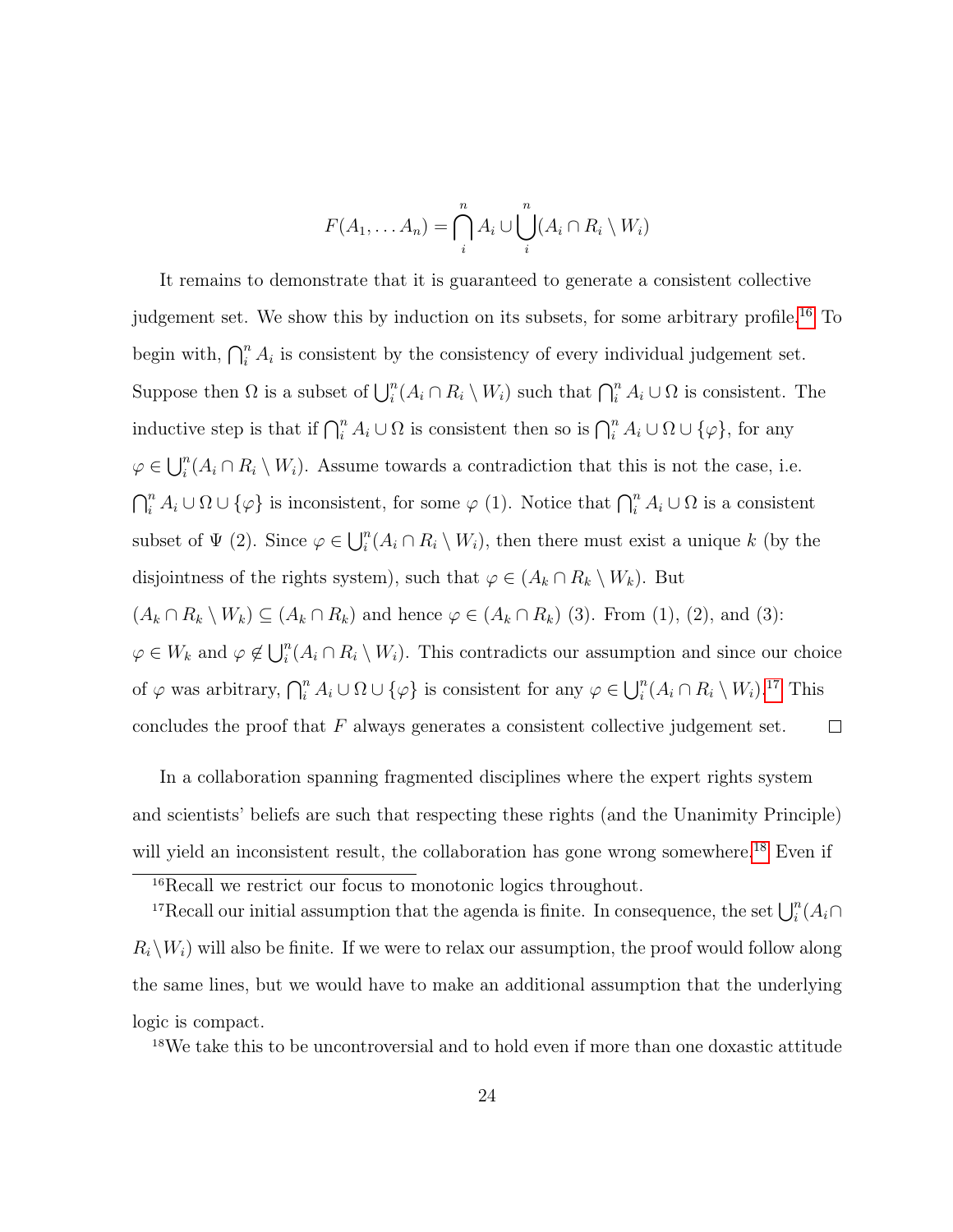the scientists' expert rights sets are disjoint, if there are enough logical connections between the sentences under consideration, then an inconsistency may be generated. Alienable Expert Rights suggests that whenever a collaboration finds itself in such a situation, every expert should waive their expertise over claims which contribute to the inconsistency (which needn't be all of them). And in doing so they contribute to what goes into the collective judgement on a different footing. Assuming the Unanimity Principle, the expertise of some individuals cannot be respected whilst respecting the expertise of others. So, if scientists were to be intellectually modest, the role of this expertise should be reconsidered.

Notice that the notion of Alienable Expert Rights is quite demanding: it requires that *every* scientist who is an expert over *any* sentence contributing to the inconsistency waive their expertise over those sentences. There are pros and cons to defining Alienable Expert Rights in this way. On the positive side, it can be used in cases where there is no reason to respect the expertise of one expert over another. It is egalitarian; all experts are treated on a par, and in cases of inconsistency they all need to waive their expertise.[19](#page-24-0)

may be justified by an existing body of evidence (see [Kopec and Titelbaum, 2016,](#page-38-5) for a discussion of the Uniqueness Thesis).

<span id="page-24-0"></span><sup>19</sup>In this sense the intuitive motivation for defining alienable expertise in this way reflects the egalitarian integrity constraint (called IC4) in the belief-merging literature (see e.g. [Konieczny and Pérez, 2011;](#page-38-3) [Pigozzi, 2016\)](#page-39-5). This constraint requires that a belief merging operator be such that the result of merging a profile into a joint/merged belief set be consistent with the belief set of some individual in that profile if and only if it's consistent with the others. The fusion operators which respect it don't prioritise individuals involved,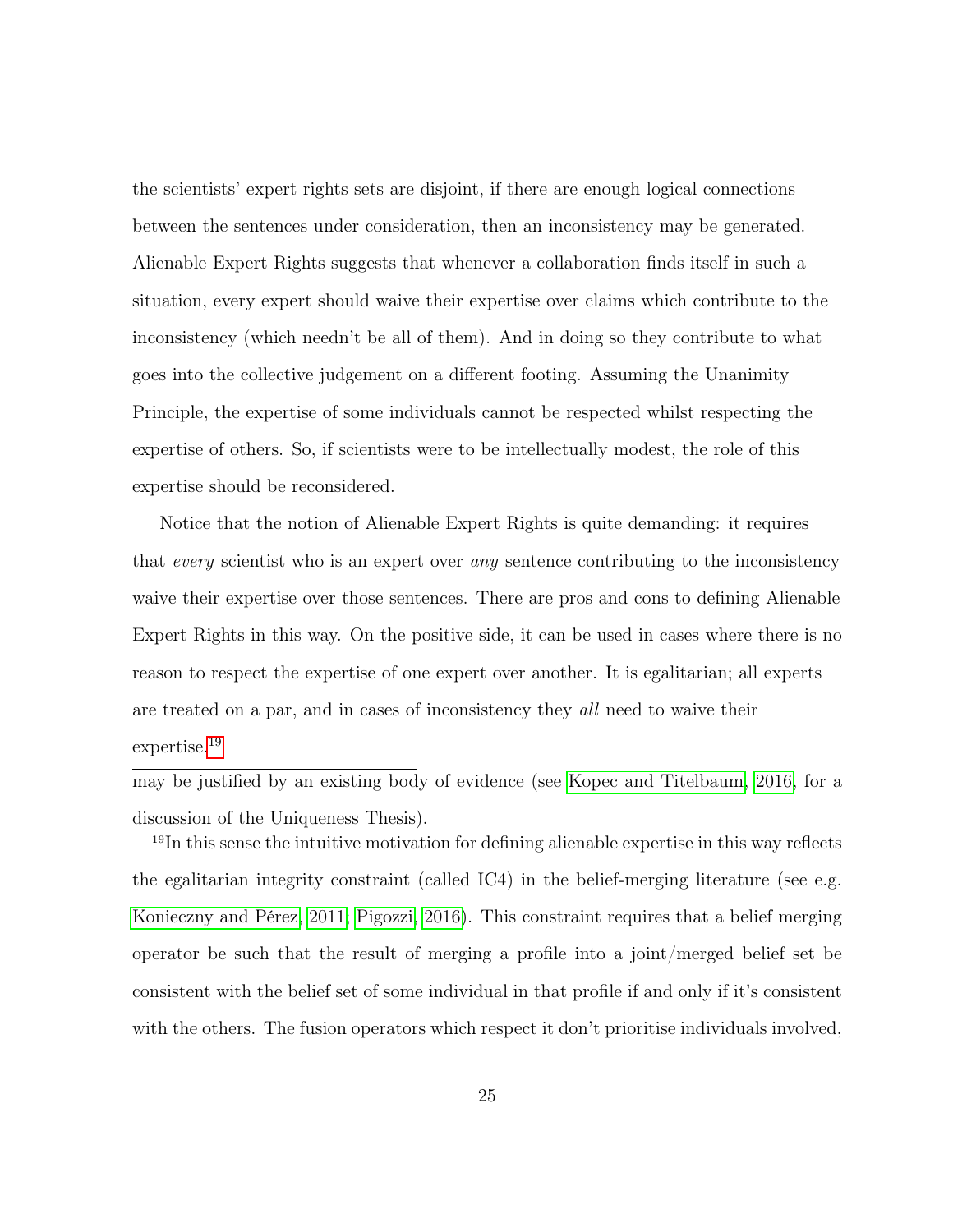On the negative side, in certain cases some scientists may have a legitimate claim to a more secure evidential basis than others. Different sub-disciplines may place different demands on whether an individual should include a sentence in their belief set, and this may be salient when it comes to deciding who should waive their expertise, i.e. perhaps individuals with less secure evidence for their beliefs should waive before individuals with more secure evidence (cf. [Martini and Sprenger, 2018\)](#page-39-3). Since our model does not include a parameter measuring strength of evidence, it is insensitive to such concerns; we simply assume that all scientists are equally well justified in holding their expert beliefs. And in those cases, our approach to Alienable Expert Rights would require all experts to waive their expertise, even though it may be sufficient for a single expert (perhaps one who comes from a sub-discipline with a low evidential standard) to do so. Which some may see as an unsatisfactory result.

This point is well taken. But it is worth pointing out that there is no reason to suppose that the model could not be further developed to take this into account, by introducing an order of priority in which experts waive their expertise (and then redefining Alienable Expert Rights to ensure that in the problematic cases just enough experts waive their expertise to guarantee a consistent joint belief).

Moreover, we are not suggesting that,  $F$ , as defined above, be the method scientists should use when forming scientific consensus. It is plausible that the collective belief sets it delivers will be rather limited in many cases. For any sentence  $\varphi$  that is not just as our notion of alienable expertise doesn't prioritise one expert at the expense of another, since either their expertise doesn't contribute to a contradiction, in which case their expertise is respected, or their expertise does contribute to a contradiction, in which case all of them need to waive their expert status over the sentences involved.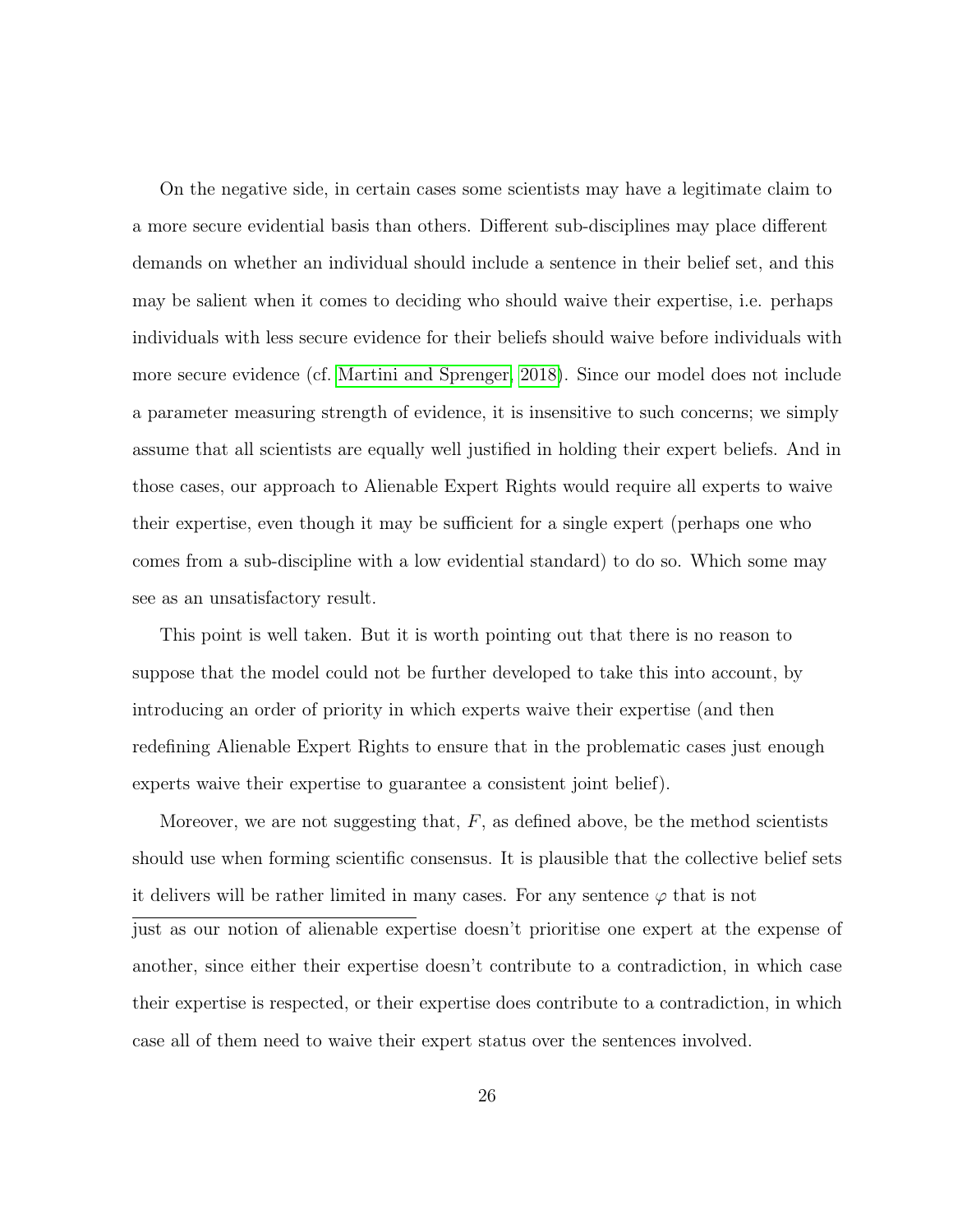universally agreed upon, or in someone's area of expertise,  $\varphi$  won't be in the value of F. And we can imagine cases involving a group of extraordinarily timid experts who do not take any position on the sentences they are experts over (or alternatively, where they are required to waive their expertise over their entire rights set), and moreover do not unanimously agree on any sentence in the agenda. In such cases,  $F$  will deliver the empty set. And this would indeed be too restrictive. Our claim is that any acceptable aggregation function should be such that its value for any profile be a superset of the value of  $F$  on that profile.

Another way of putting it is that we take Universal Domain, Alienable Expert Rights, and the Unanimity Principle to be necessary conditions on any acceptable aggregation function, but they needn't be sufficient. An interesting question then, is what constraints the necessary conditions put on expansions of  $F^{20}$  $F^{20}$  $F^{20}$ .

To the best of our knowledge there has been no investigation into the question of what constraints Universal Domain and Unanimity put on judgement aggregation functions. However, there are some results from the belief-merging literature that can be brought to bear on this question. Define a judgement aggregation function to be a Generalised Varying Dictatorship if for any profile  $(A_1, ..., A_n)$  in its domain,  $F(A_1, ..., A_n) = A_i$  for some (not necessarily fixed across profiles) individual i.<sup>[21](#page-26-1)</sup> Then,

<span id="page-26-0"></span><sup>20</sup>Notice that if Alienable Expert Rights is strengthened to include the analogue of

negative decisiveness as discussed above, then this will place an additional constraint on any expansion of F.

<span id="page-26-1"></span><sup>21</sup>This corresponds to the notion of a 'generalised dictatorship' in [Grandi and Endriss](#page-38-6) [\(2013\)](#page-38-6). We have included the modifier 'varying' in its name to additionally stress that the individual the group agrees with can vary across the domain. A varying dictatorship is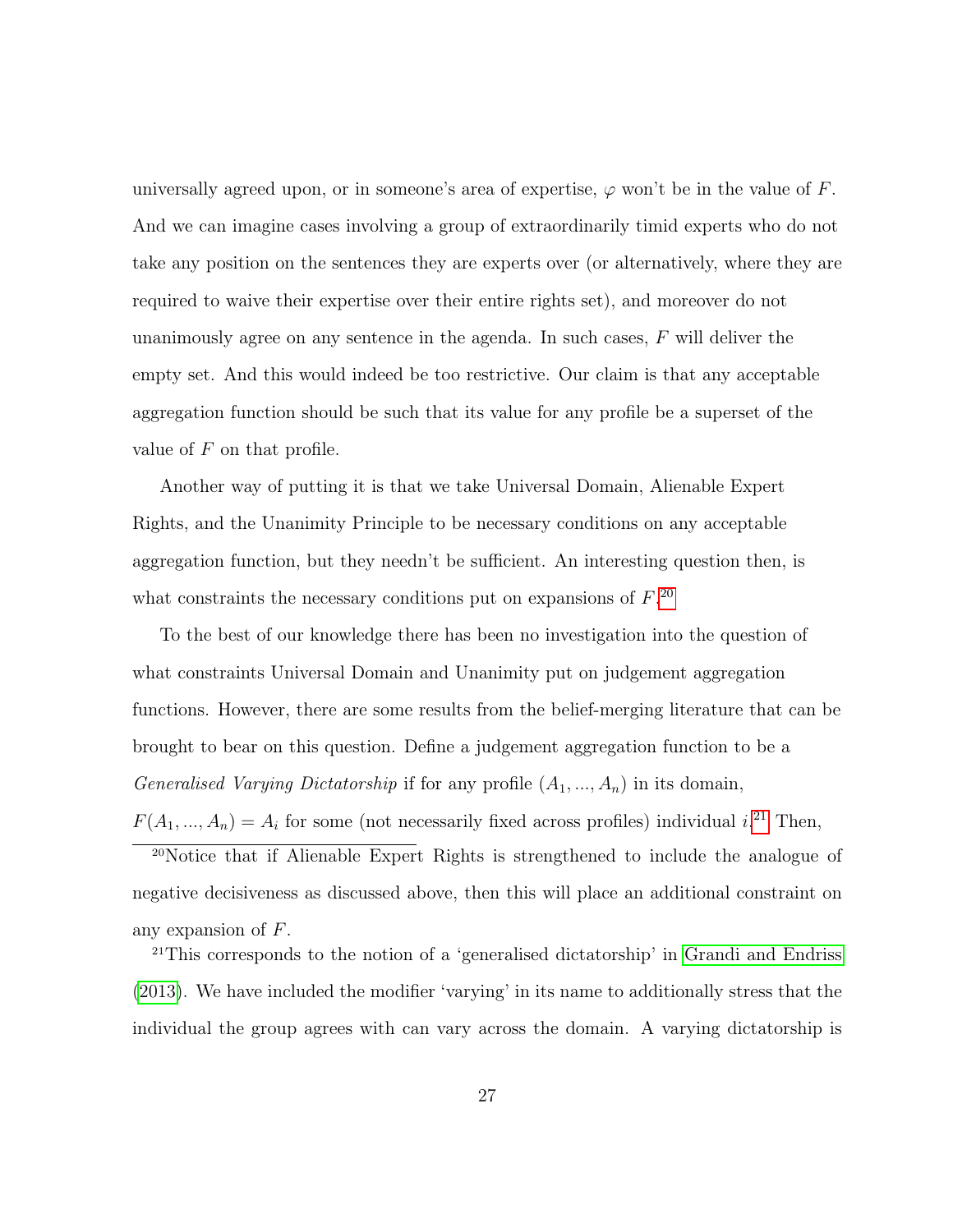we can prove:

**Theorem 3.** If the logic is propositional, the agenda  $X$  is closed under disjunction, and individual and joint belief sets are complete (in all profiles in the domain), a judgement aggregation function (that is guaranteed to deliver a consistent and complete collective judgement sets) respects the Unanimity Principle if and only if it is a Generalised Varying Dictatorship.

Proof. This proof follows [Grandi and Endriss'](#page-38-6)s strategy for proving a more general theorem [\(2013,](#page-38-6) Theorem 16). There it is made in the belief-merging framework. Here we rephrase it in the context of judgement aggregation. Assume that the logic is propositional, that  $X$  is closed under disjunction, and that the individual and joint belief sets are complete in all profiles in the domain. That a Generalised Varying Dictatorship respects the Unanimity Principle is obvious: if  $F(A_1, ..., A_n) = A_i$ , any sentence believed by all is believed by  $A_i$  and is thus included in  $F(A_1, ..., A_n)$ . For the left-to-right, assume towards contradiction that F respects the Unanimity Principle and is not a Generalised Varying Dictatorship. By the latter assumption there exists a profile  $(A_1, \ldots, A_n)$  such that  $F(A_1, ..., A_n) \neq A_i$  for any  $A_i$ . So for all  $A_i$ , there is a (not necessarily the same across individuals) sentence  $\varphi_i \in X$  such that either  $\varphi_i \in A_i$  and  $\varphi_i \notin F(A_1, ..., A_n)$  or  $\varphi_i \notin A_i$  and  $\varphi_i \in F(A_1, ..., A_n)$ . Define  $\pm \varphi_i$  as  $\varphi_i$  if  $\varphi_i \in A_i$ , and  $\neg \varphi_i$  if  $\varphi_i \notin A_i$ . Either way, for all *i*, since the individual belief sets are complete,  $\pm \varphi_i \in A_i$ , and since the joint belief set is complete  $\neg \pm \varphi_i \in F(A_1, ..., A_n)$ . Since X is closed under disjunction (and assuming a finite number of individuals), it includes the disjunction of the  $\pm \varphi_i$ s, i.e.  $\bigvee \pm \varphi_i \in X$ . Since each individual belief set  $A_i$  is complete and consistent, and  $\pm \varphi_i \in A_i$ , not the same as a dictatorship and shouldn't be taken to have the same connotations.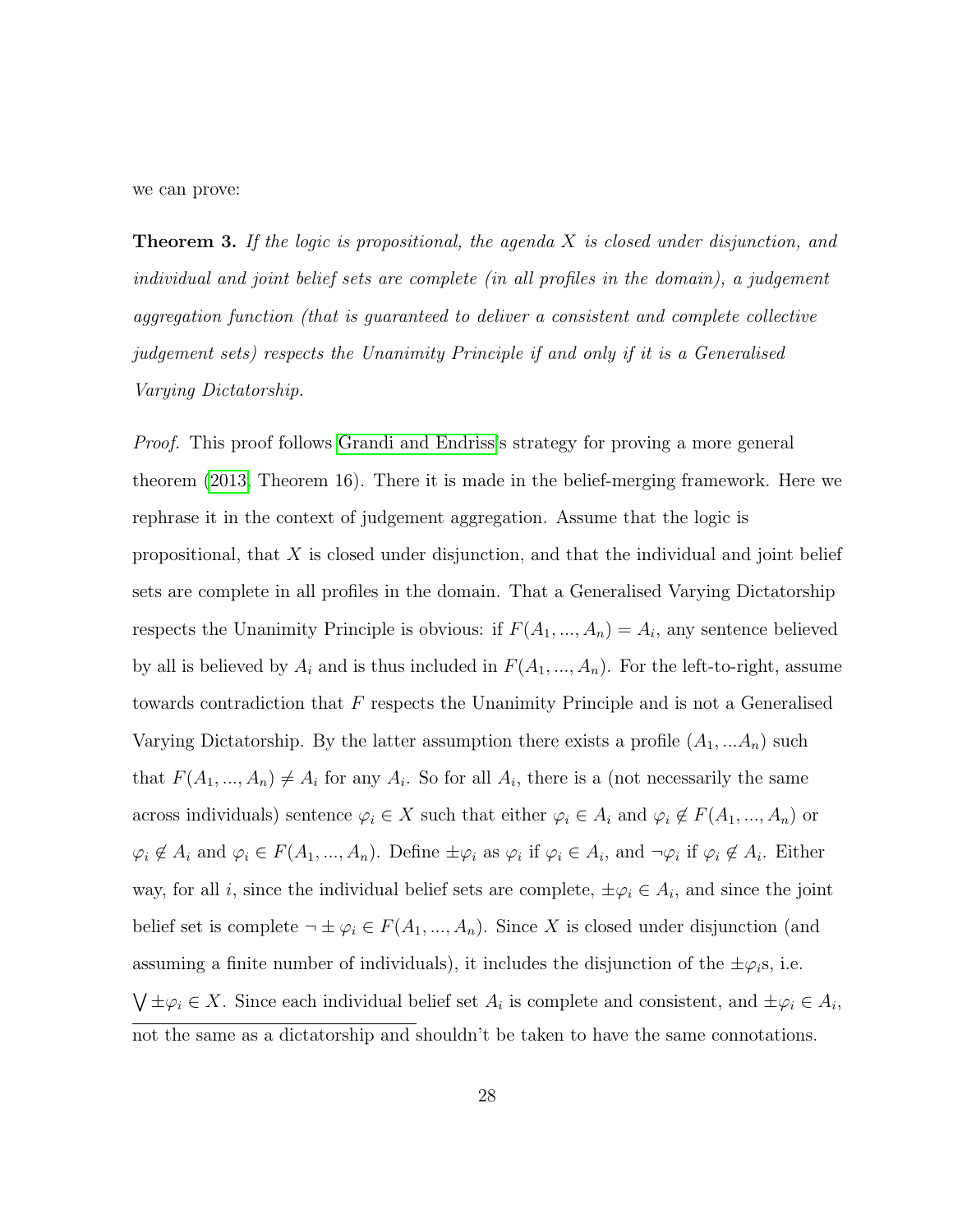$\bigvee \pm \varphi_i \in A_i$ , for all *i*. So by the Unanimity Principle  $\bigvee \pm \varphi_i \in F(A_1, ..., A_n)$ . But  $\neg \pm \varphi_i \in F(A_1, ..., A_n)$ , for all *i*. So  $F(A_1, ..., A_n)$  is inconsistent.  $\Box$ 

This proof relies heavily on the assumption that the individual and joint belief sets be complete, which as we discussed above, should not be expected in many cases of scientific collaboration. In contexts where incompleteness is expected, the relationship between the Unanimity Principle and Generalised Varying Dictatorship, or more specifically, whether or not it rules out profiles where  $F(A_1, ..., A_n) \nsubseteq A_i$  for any i, or  $A_i \nsubseteq F(A_1, ..., A_n)$  for any *i*, need to be investigated.

Exploring additional conditions strikes us as a potentially fruitful avenue for future research, but in this paper we are only interested in providing a possibility result: there are functions defined on the universal domain which satisfy the Unanimity Principle and Alienable Expert Rights, how they can be expanded goes beyond our current purposes.

### <span id="page-28-0"></span>5 Intellectual modesty and indirect peer disagreement

By replacing the strict notion of expertise modelled by Minimal Expert Rights, with the weaker notion corresponding to Alienable Expert Rights, the impossibility result can be avoided. The collaboration should allow experts to submit their beliefs with respect to the sentences that led to the contradiction, but the individual experts should no longer be given the ability to ensure they are each included in the joint belief. It remains then, to demonstrate that the notion of alienable expertise is defensible, and to show that it is to be preferred to the other possibility results present in the literature. These are our tasks in this section.

In a way, the problem experts encounter in the kinds of cases that demonstrate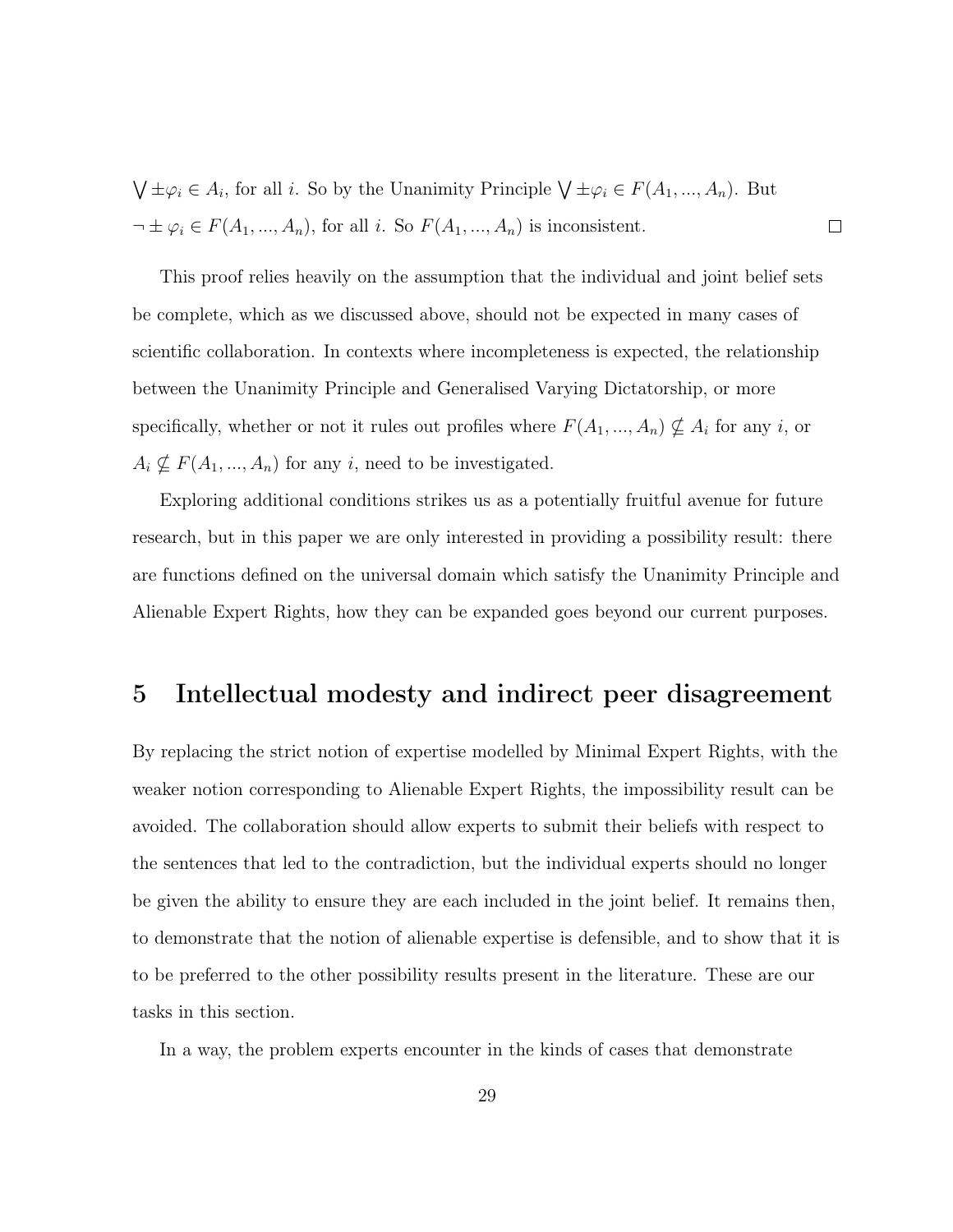Theorem [1](#page-18-1) is akin to the problem discussed in the peer disagreement literature (see, for instance, [Feldman, 2006;](#page-37-6) [Christensen and Lackey, 2013\)](#page-36-7). In that context, two epistemic peers with respect to the same proposition  $\varphi$  find that they hold inconsistent beliefs about  $\varphi$ . The question there is how to rationally react when your peer disagrees with you? (for an overview see [Frances and Matheson, 2019,](#page-37-7) Section 5).

Things are slightly different in our context. Recall the simple example of Section [3](#page-11-0) in which individual 1 was an expert on  $p$  and her judgement set included the propositions  $p, p \rightarrow q$  and q and individual 2 was an expert on q and her judgement set included  $\neg q$ ,  $p \rightarrow q$  and  $\neg p$ . Individual 1 is in an epistemically superior condition with respect to proposition  $p$ , individual 2 is an epistemically superior position with respect to proposition  $q$  and they are both equally well positioned epistemically with respect to  $p \to q$ . Their joint belief set was  $\{p, p \to q, \neg q\}$  and was hence inconsistent. But the two scientists in that example are not epistemic peers with respect to  $p$  or  $q$  (and indeed don't disagree with respect to  $p \to q$ ). So at first sight the disagreement we are concerned with in this paper does not seem to be an instance of peer disagreement.<sup>[22](#page-29-0)</sup>

However, since it's p and q, combined with some unanimously believed propositions, which constitute the disagreement that arises in the form of the contradictory joint belief

<span id="page-29-0"></span><sup>&</sup>lt;sup>22</sup>Another way of looking at this case, however, would be as one of *superficial* agreement on the proposition  $p \to q$  masking a *deeper* case of peer disagreement. While the scientists involved are in agreement that  $p \to q$ , this is only because one of them has the evidence p while the other the evidence  $\neg q$ . So in effect, the apparent agreement would vanish, on pain of inconsistency, if they were to defer to each others' expertise. For a discussion of superficial agreement and deep disagreement see [Rowbottom](#page-39-7) [\(2018\)](#page-39-7). For why deferring is not the appropriate rational strategy in scientific collaborations, see below.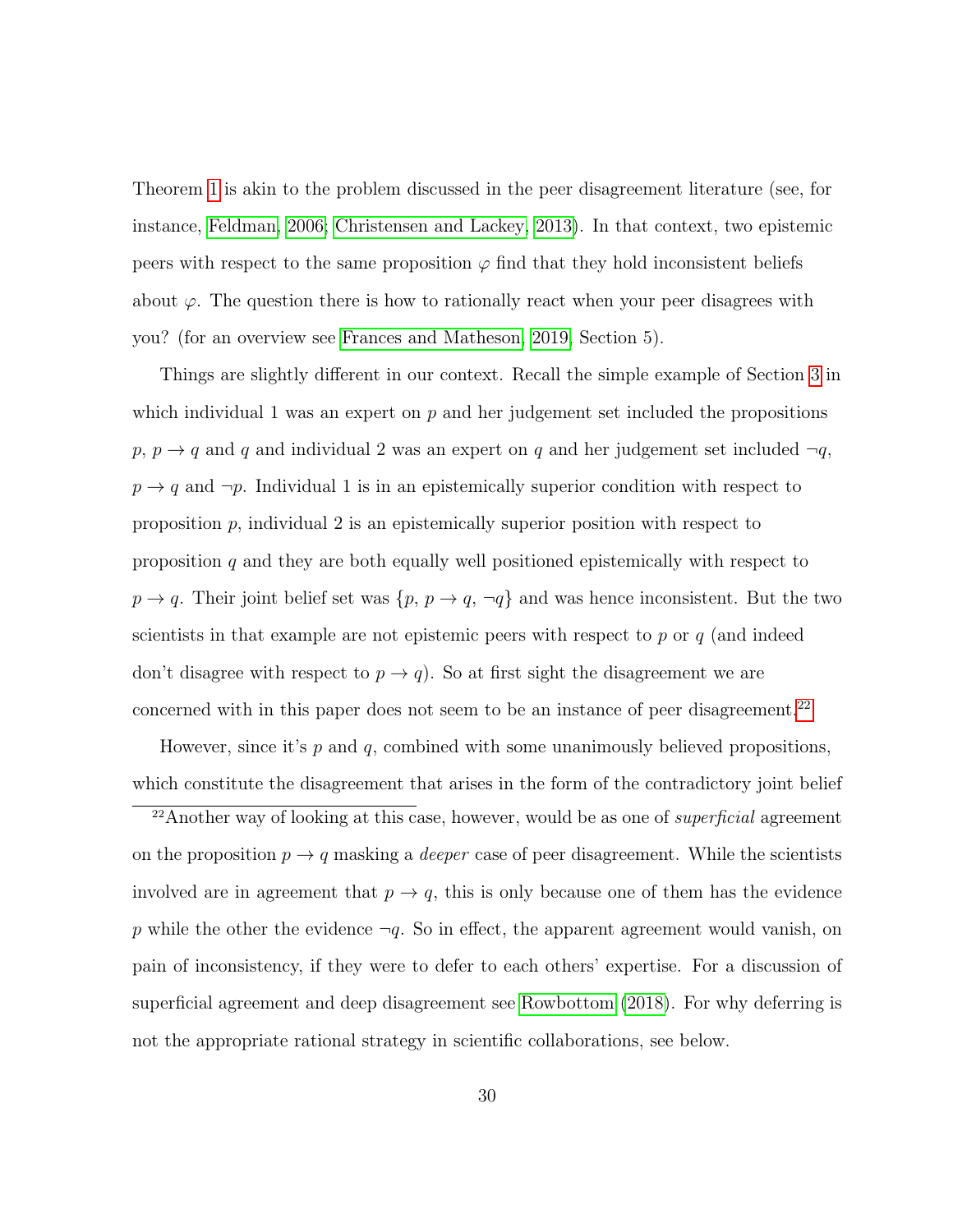set, the case that demonstrates Theorem [1](#page-18-1) can instead be viewed as a novel case of indirect peer disagreement. While the scientists involved are not epistemic peers in the sense of being equally familiar with the evidence pertaining to the propositions that lead to the contradiction [\(Kelly, 2005\)](#page-38-7), there is a more general sense in which they are concerning the agenda as the whole. The scientists are peers in terms of their expertise with regards to the propositions in their area of specialization which lead to the contradictory joint belief set.

The resolution of indirect cases of peer disagreement, nevertheless, may appear *prima* facie simpler than what is usually discussed in the epistemology of disagreement literature. Since the scientists involved are each others' epistemic superiors with respect to the propositions in their area of expertise, one simple way out of this problem would be for them to defer to one another on those propositions (see, for instance [Frances,](#page-37-8) [2013,](#page-37-8) for a discussion of the conditions under which this is the only rational strategy).

This way of thinking connects to some of the possibility results discussed by [Dietrich](#page-37-0) [and List](#page-37-0) [\(2008\)](#page-37-0). They show that by restricting the domain to profiles that contain at least one *deferring* individual (where i is deferring in a profile  $(A_1, ..., A_n)$  if and only if  $A_i \cap R_j = A_j \cap R_j$  for every  $j \neq i$ , or at least one *agnostic* individual (where i is agnostic in a profile  $(A_1, ..., A_n)$  if and only if  $A_i$  is consistent with every set of the form  $B_1 \cup ... \cup B_{i-1} \cup B_{i+1} \cup ... B_n$  for each  $j \neq i, B_j \subseteq R_j$ <sup>[23](#page-30-0)</sup>, then a possibility result can be generated by setting the value of the aggregation function to the belief set of the deferring or agnostic individual (in the latter case combined with the other experts'

<span id="page-30-0"></span><sup>23</sup>Notice that in such cases an agnostic individual may have an incomplete judgement set, but also notice that incompleteness at a profile does not entail agnosticism at that profile.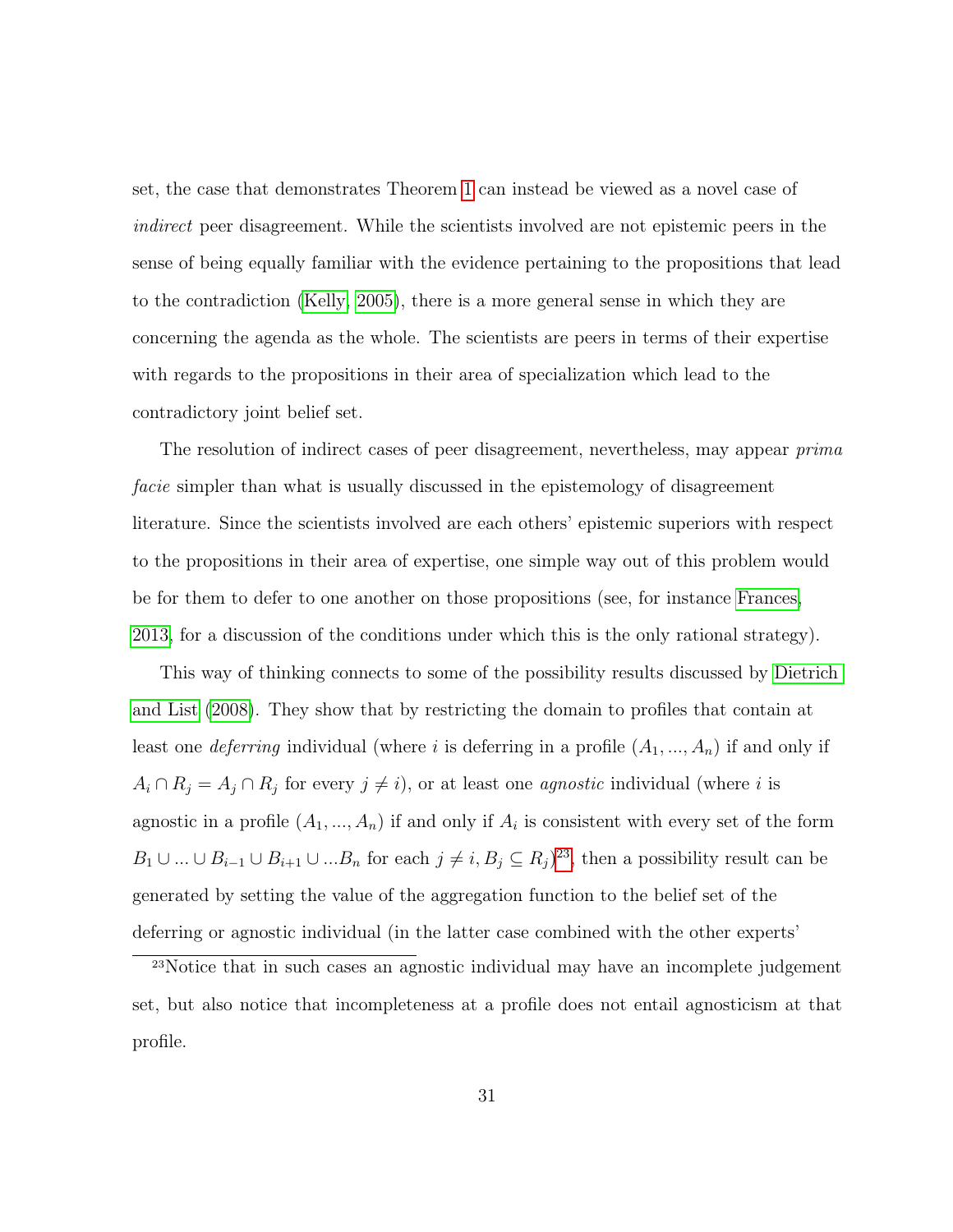beliefs regarding their areas of expertise).<sup>[24](#page-31-0)</sup> These results require collaborations where at least one scientist simply will not disagree with what the experts say about their respective areas of expertise. Such a scientist has to either defer to every other expert, or withhold judgement over any sentence in someone else's expert rights set.<sup>[25](#page-31-1)</sup> In a way this amounts to an individual solution to a collective problem: one or more individuals would have to revise their beliefs in the interest of group consistency.

Now, such a strategy may be rational for a scientist if they believe they are significantly epistemically inferior to their colleagues at least with respect to the propositions in their areas of expertise. Nevertheless, scientists working in a collaboration towards the same epistemic goal do hold justified beliefs over areas outside their own expertise, and those beliefs are such that they should be respected by the collaboration as whole. Their beliefs, at least about the propositions the collaboration as a whole may take an interest in, are connected. Engineers working on interferometers

<span id="page-31-0"></span><sup>24</sup>They also investigate a possibility result regarding severely restricted agendas and expert rights systems, but assuming the scientists are aiming to achieve a consensus which could contain logically connected sentences, the type of result List and Dietrich have in mind is implausible in this context.

<span id="page-31-1"></span><sup>25</sup>A further problem is that the way the possibility results are generated does suggest that scientists might be motivated to defer, or remain agnostic, since in doing so their belief set determines the value of the aggregation function [\(Dietrich and List, 2008,](#page-37-0) p. 74). Although they do not act as a dictator in the Arrovian sense (the same named individual determines the value of the function for any profile), they do determine whether or not any sentence not in anyone's rights set goes into the collective judgement set. And this is not a desirable result.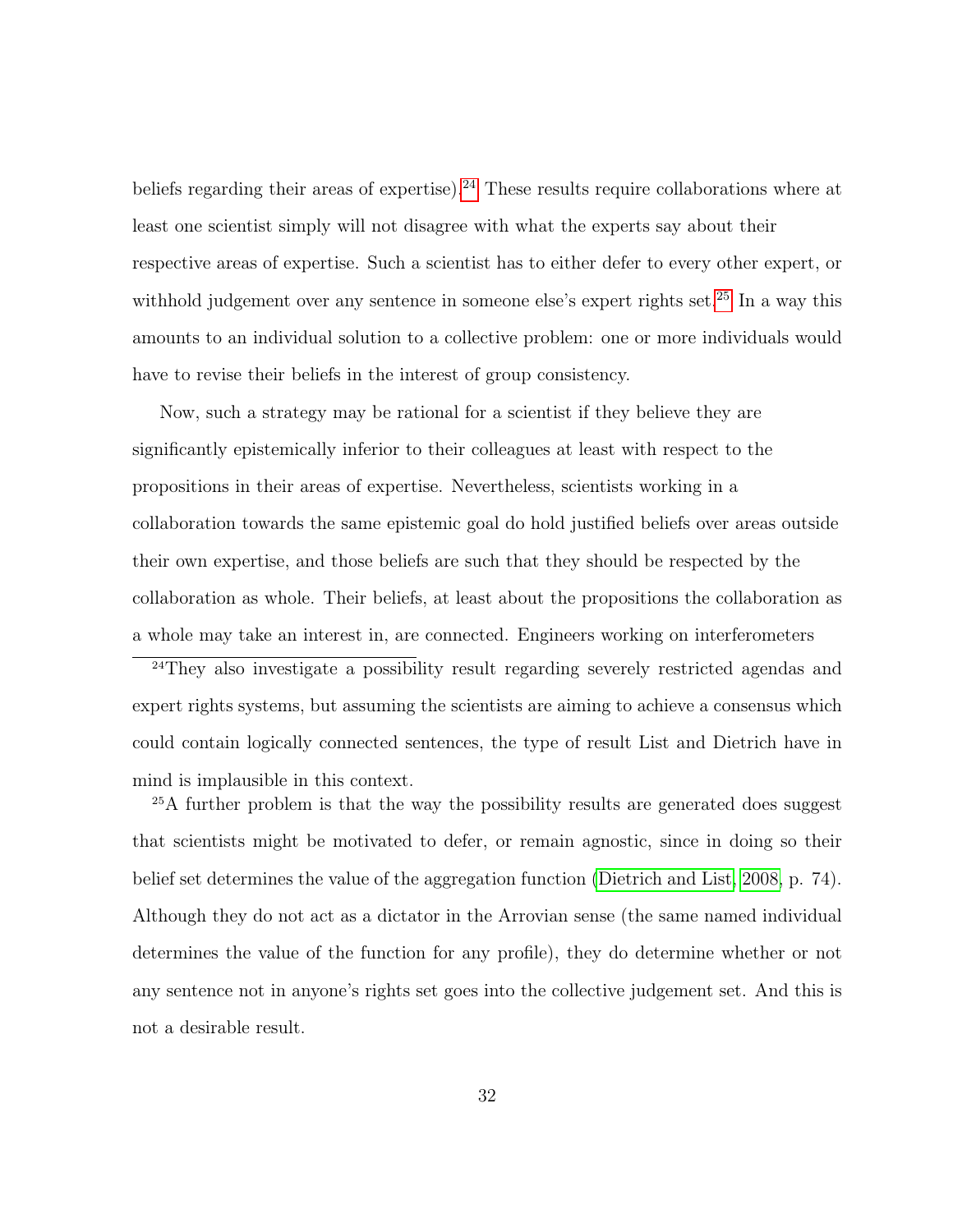and astrophysicists studying black holes have in some sense very separate areas of expertise. That being said, within LIGO-Virgo, in the attempt to build interferometers capable of detecting gravitational waves generated by the merging of a binary black hole system scientists had to blur the boundaries of their respective fields of expertise. In this sense, we might think of them as 'quasi-peers': sufficiently well-acquainted with the area in question, and certainly acquainted enough to be considered valuable interlocutors on the issues, although not enough to be considered 'full' experts in their own right.

Commenting on the experience of sociologists of science, [Collins and Evans](#page-36-8) [\(2002,](#page-36-8) p. 254) distinguishes between three levels of 'expertise': no expertise, contributory expertise and interactional expertise. The first notion is self-explanatory. To have contributory expertise is to have "enough expertise to contribute to the science of the field" (ibid.), whereas to have interactional expertise is to have "enough expertise to interact interestingly with participants" (ibid.) who have contributory expertise. Our claim then, is that in such collaborations, scientists who hold (justified) beliefs on areas in others' areas of expertise, may nevertheless be considered interactional (but not contributory) experts.

With this distinction at hand, the strongest version of the counterargument under consideration that individual scientists should defer/remain agnostic on propositions in others' areas of expertise, is that scientists working in a collaboration do not have the interactional expertise to meaningfully engage with the reasons colleagues provide in support of their position on a scientific matter. This, however, is implausible.

Returning to the case of the LIGO-Virgo collaboration, Collins argues that having interactional expertise in all the fields of study represented in the collaboration is required for a scientist to make a contribution to the epistemic goals of the collaboration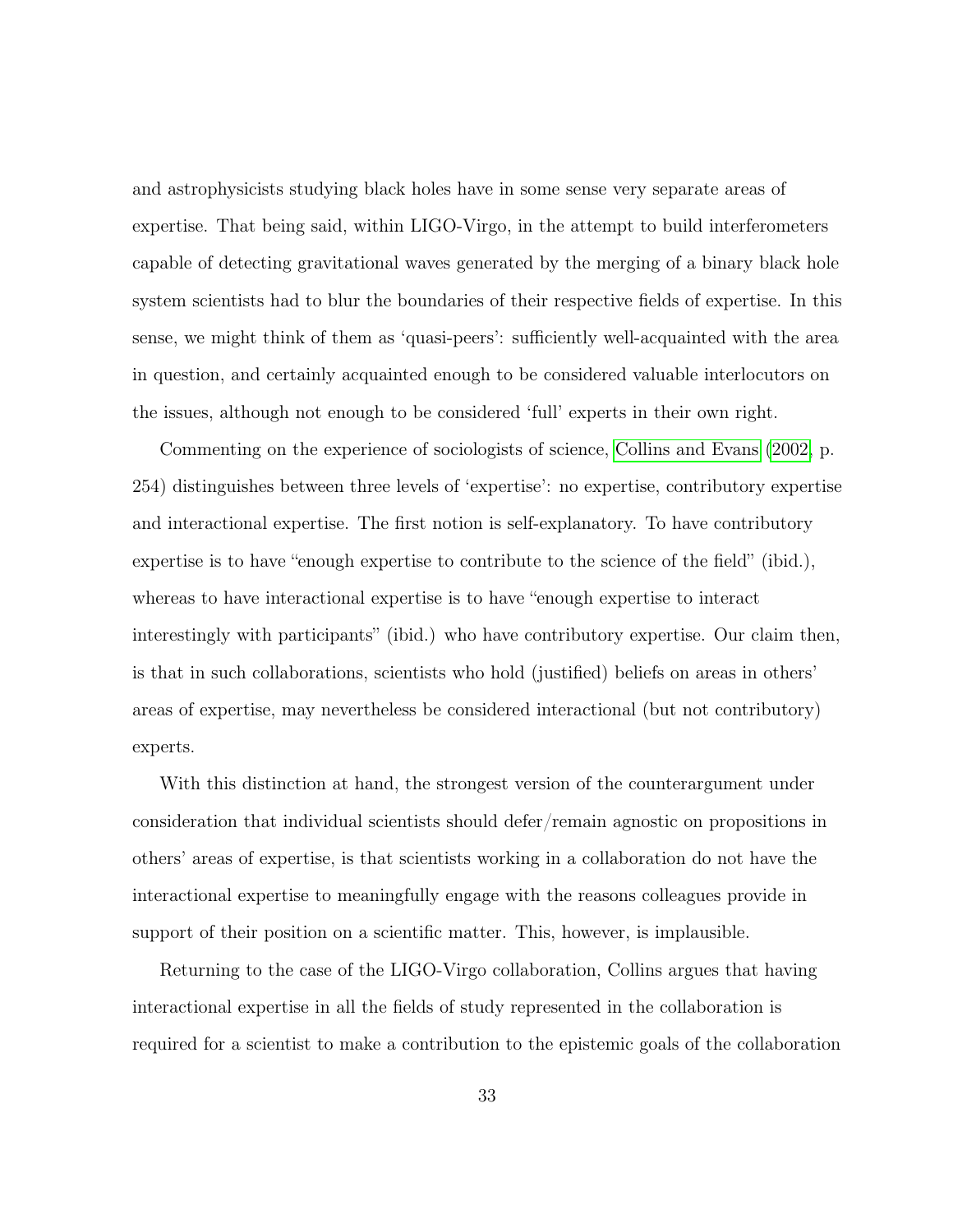in line with their expertise:

Multiple authorship does reflect the complex division of labor in this field, but it also reflects a shared understanding, or potential shared understanding, of every aspect of the work. Indeed, without this possibility it would be hard to understand how the division of labor or the management of the whole project would work. Therefore, in principle, each of the ... authors, though each contributes to the project in a different way, can still be a full author of the paper. [\(Collins, 2017,](#page-36-9) p. 368)

This is what provides scientists within a collaboration with the epistemic legitimacy to weigh and perhaps reject the reasons that colleagues provide in support of their expert opinions. The same argument as to why they can collaborate on interdisciplinary projects works as an argument against them deferring to each others' expert claims. Therefore, solutions to the indirect peer disagreement problem, such as those explored by [Dietrich and List](#page-37-0) [\(2008\)](#page-37-0), are not available to scientists working in a large collaboration.

In particular, in such contexts experts should have to *justify* why what they are contributing should be accepted by the collaboration. The idea that experts should be able to justify their expertise is not new. [Martini](#page-39-8) [\(2014,](#page-39-8) pp. 5-7) puts forward as a principle of expertise that "[e]xperts should support their theses with arguments and evidence" (see also [Goldman, 2001,](#page-38-8) pp. 93-97). Experts have the opportunity to present their reasons for holding a certain view on a scientific matter that falls within their area of expertise and persuade the rest of the collaboration. Their beliefs should win the day in a collaboration because their reasons are persuasive enough, not simply because they are experts on the subject matter. If they don't, it means the reasons were not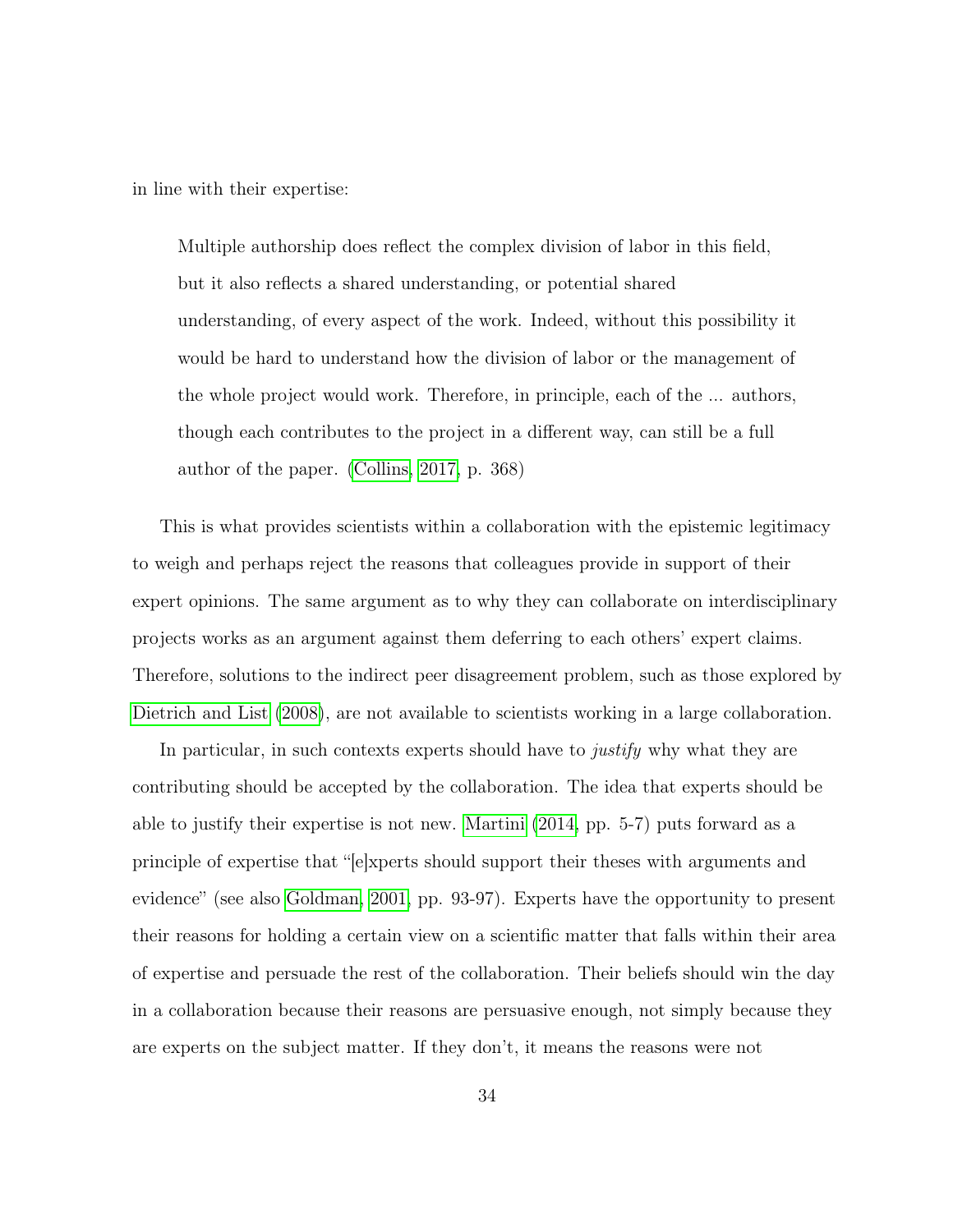sufficiently persuasive and hence there are legitimate reasons to accept a different interpretation of the evidence. Therefore, experts should all agree to waive their expert rights over the sentences that led to the inconsistency, and agree to perform the aggregation as if none of them were experts over these sentences. $26$ .

## 6 Conclusion

Despite its apparent desirability, the fragmentation and specialisation of academic disciplines poses a problem. How are we to determine the state of a scientific collaboration as a whole? Under certain plausible assumptions, [Dietrich and List'](#page-37-0)s impossibility result shows that this cannot be answered without the threat of inconsistency. We proved that this can be avoided by replacing expert rights with alienable expert rights, when an expert right is alienable when it conflicts with expert beliefs and the beliefs unanimously accepted. We argued that this provides a more plausible way of avoiding inconsistency in scientific collaborations than the (anti-egalitarian) idea of venerating expertise at the expense of respecting the beliefs of the individuals involved.

This result has implications for the possibility of consistency of scientific collaborations, and consequently for their status as group agents. In 2016, the LIGO-Virgo Collaboration (LVC) announced the first direct detection of a gravitational wave. Their discovery paper, published in *Physics Review Letters*, included the following statement:

<span id="page-34-0"></span><sup>26</sup>This does not preclude retaining expertise over some elements in the agenda that did not contribute to the inconsistency in the collective belief set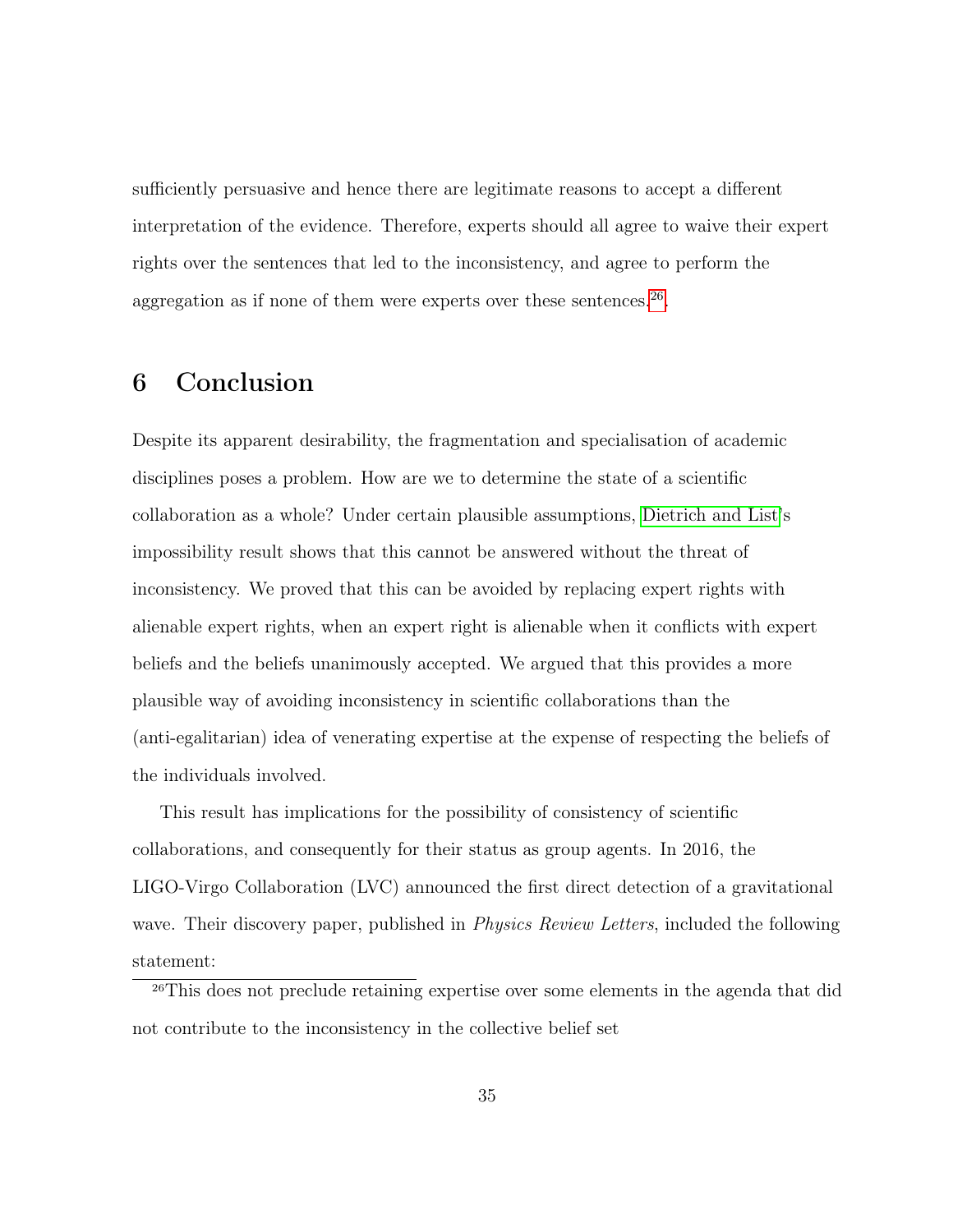A century after the fundamental predictions of Einstein and Schwarzschild, we report the first direct detection of gravitational waves and the first direct observation of a binary black hole system merging to form a single black hole. [\(Abbott et al., 2016,](#page-35-0) p. 061102-1, our emphasis)

But in what sense do 1000+ scientists spanning multiple countries, languages, institutions, and fields of expertise speak with one voice and act with one mind? Following [List and Pettit](#page-39-9) [\(2005\)](#page-39-9), we can assume a minimal condition for a scientific collaboration to act as a group agent is to support consistent views. This paper suggests that in order to achieve this minimum threshold scientists ought to be willing to waive their right to dictate over their respective fields of expertise and contribute their expert beliefs on a par with everyone else's.

## References

- <span id="page-35-0"></span>Abbott, B. P. et al. (2016, Feb). Observation of gravitational waves from a binary black hole merger. Phys. Rev. Lett. 116, 061102.
- <span id="page-35-1"></span>Bird, A. (2010). Social knowing: The social sense of scientific knowledge. *Philosophical Perspectives*  $24(1)$ , 23-56.
- <span id="page-35-2"></span>Bird, A. (2014). When is there a group that knows? distributed cognition, scientific knowledge, and the social epistemic subject. In Essays in collective epistemology, pp. 42–63. Oxford University Press.
- <span id="page-35-3"></span>Bright, L. K., H. Dang, and R. Heesen (2018). A role for judgment aggregation in coauthoring scientific papers. Erkenntnis  $83(2)$ , 231–252.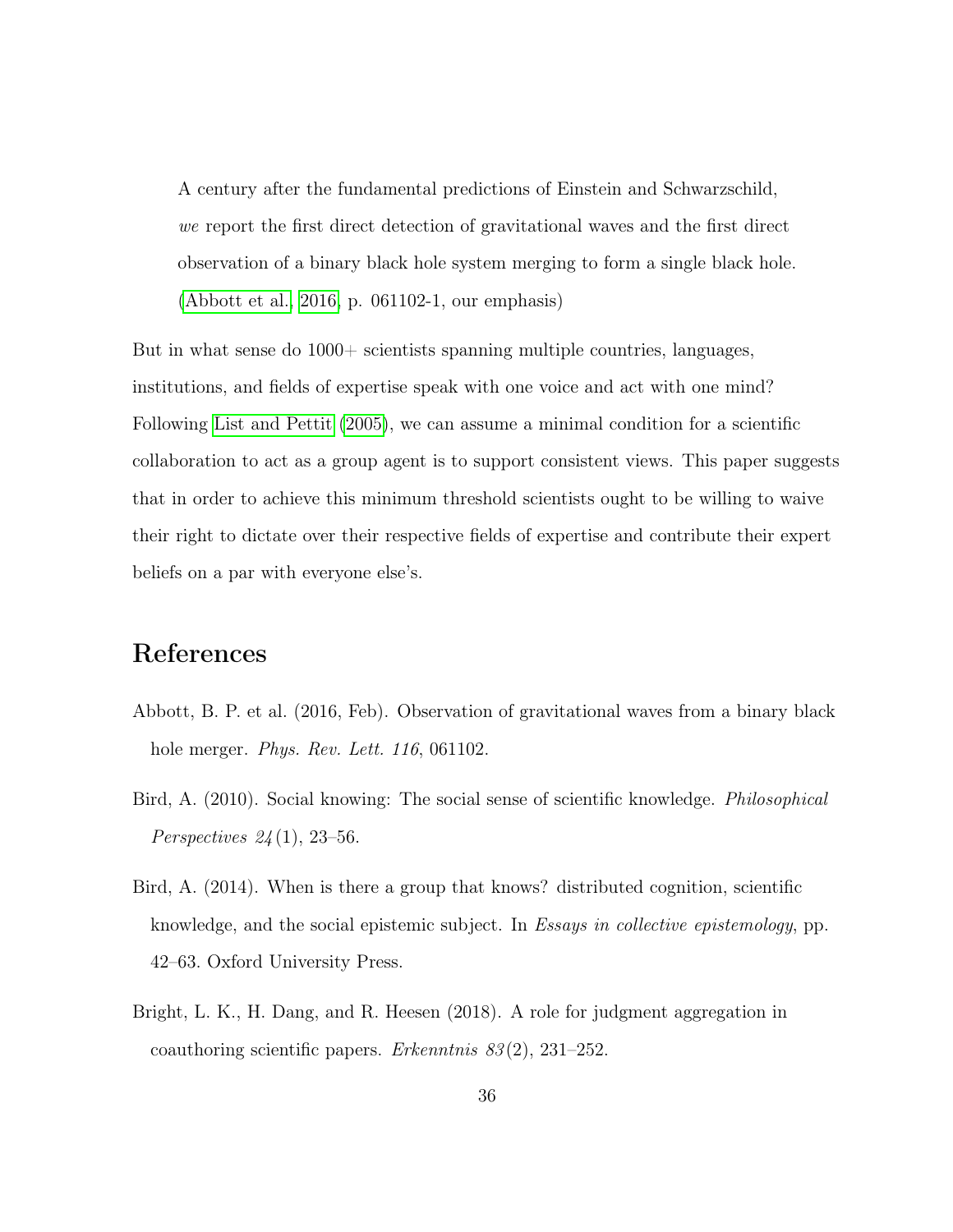- <span id="page-36-3"></span>Casadevall, A. and F. C. Fang (2014). Specialized science. Infection and Immunity 82 (4), 1355–1360.
- <span id="page-36-7"></span>Christensen, D. and J. Lackey (2013). The epistemology of disagreement: New essays. OUP Oxford.
- <span id="page-36-2"></span>Coccia, M. and L. Wang (2016). Evolution and convergence of the patterns of international scientific collaboration. Proceedings of the National Academy of Sciences 113(8), 2057–2061.
- <span id="page-36-9"></span>Collins, H. (2017). Gravity's Kiss: The Detection of Gravitational Waves. MIT Press.
- <span id="page-36-8"></span>Collins, H. and R. Evans (2002). The third wave of science studies. Social Studies of Science  $32(2)$ ,  $235-296$ .
- <span id="page-36-1"></span>Constantian, M. B. (1999). The gordian knot of multiple authorship. Plastic and Reconstructive Surgery 103, 2064–2066.
- <span id="page-36-0"></span>Cronin, B. (2001). Hyperauthorship: A postmodern perversion or evidence of a structural shift in scholarly communication practices? Journal of the American Society for Information Science and Technology 52 (7), 558–569.
- <span id="page-36-4"></span>Dietrich, F. (2006). A generalised model of judgment aggregation. Social Choice and Welfare 28 (4), 529–565.
- <span id="page-36-5"></span>Dietrich, F. and C. List (2007a). Arrow's theorem in judgment aggregation. Social Choice and Welfare  $29(1)$ , 19–33.
- <span id="page-36-6"></span>Dietrich, F. and C. List (2007b). Working paper: Judgment aggregation with consistency alone. Maastricht University.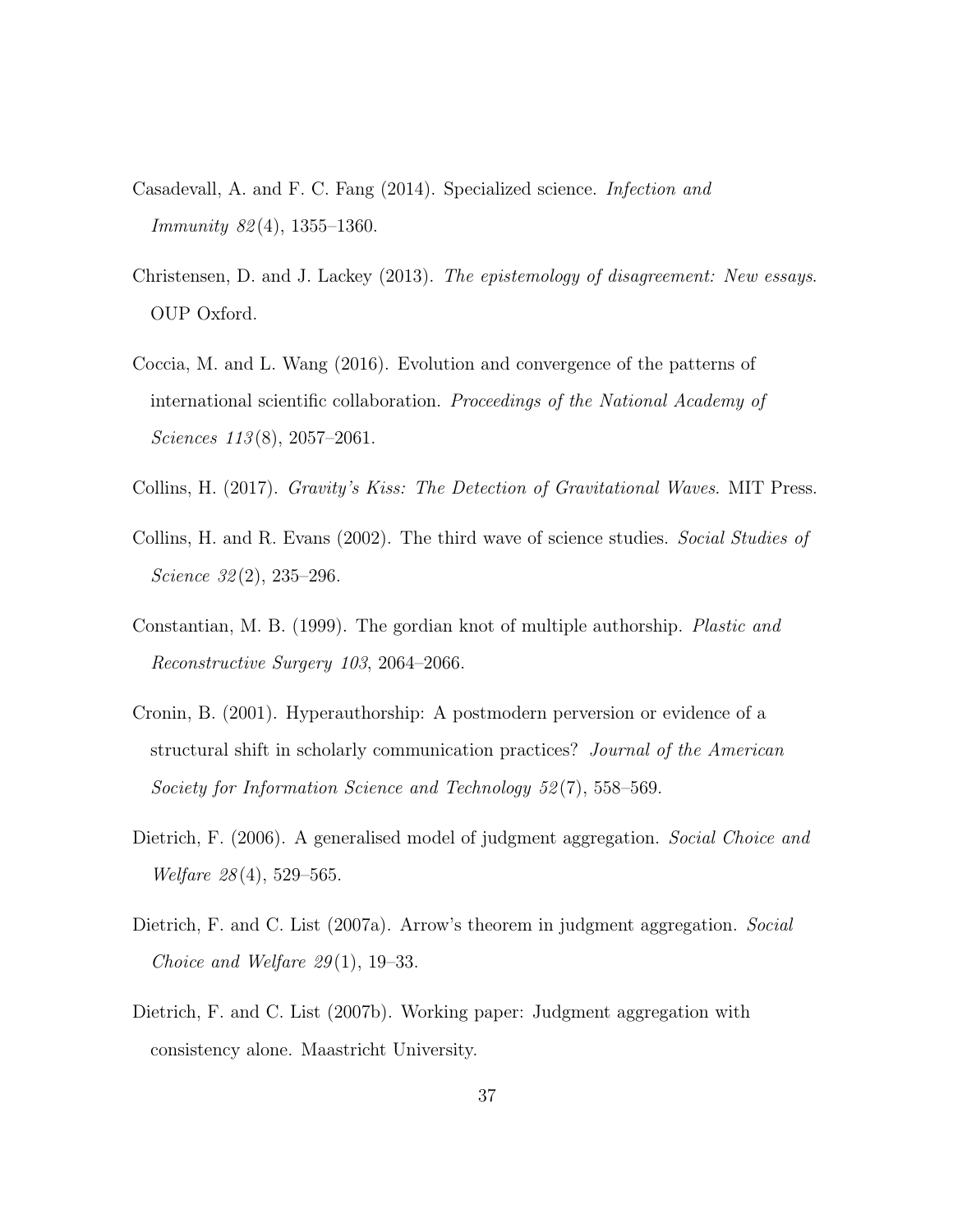- <span id="page-37-0"></span>Dietrich, F. and C. List (2008). A liberal paradox for judgment aggregation. Social Choice and Welfare  $31(1)$ , 59–78.
- <span id="page-37-4"></span>Dietrich, F. and C. List (2013). Propositionwise judgment aggregation: the general case. Social Choice and Welfare  $40(4)$ , 1067–1095.
- <span id="page-37-5"></span>Dizadji-Bahmani, F., R. Frigg, and S. Hartmann (2010). Who's afraid of Nagelian reduction? Erkenntnis  $73(3)$ , 393-412.
- <span id="page-37-6"></span>Feldman, R. (2006). Reasonable religious disagreements. In L. Antony (Ed.), Philosophers Without Gods: Meditations on Atheism and the Secular Life, pp. 194–214. Oxford University Press.
- <span id="page-37-8"></span>Frances, B. (2013). Philosophical renegades. In J. Lackey and D. Christensen (Eds.), The Epistemology of Disagreement: New Essays, pp. 121–166. Oxford University Press.
- <span id="page-37-7"></span>Frances, B. and J. Matheson (2019). Disagreement. In E. N. Zalta (Ed.), The Stanford Encyclopedia of Philosophy (Winter 2019 ed.). Metaphysics Research Lab, Stanford University.
- <span id="page-37-2"></span>Galison, P. (2003). The collective author. In P. Galison and M. Biagioli (Eds.), *Scientific* Authorship: Credit and Intellectual Property in Science, pp. 325–353. Routledge.
- <span id="page-37-1"></span>Gibbard, A. (1974). A Pareto-consistent libertarian claim. Journal of Economic Theory  $7(4)$ , 388-410.
- <span id="page-37-3"></span>Gilbert, M. (2000). Sociality and Responsibility: New Essays in Plural Subject Theory. Rowman & Littlefield Publishers.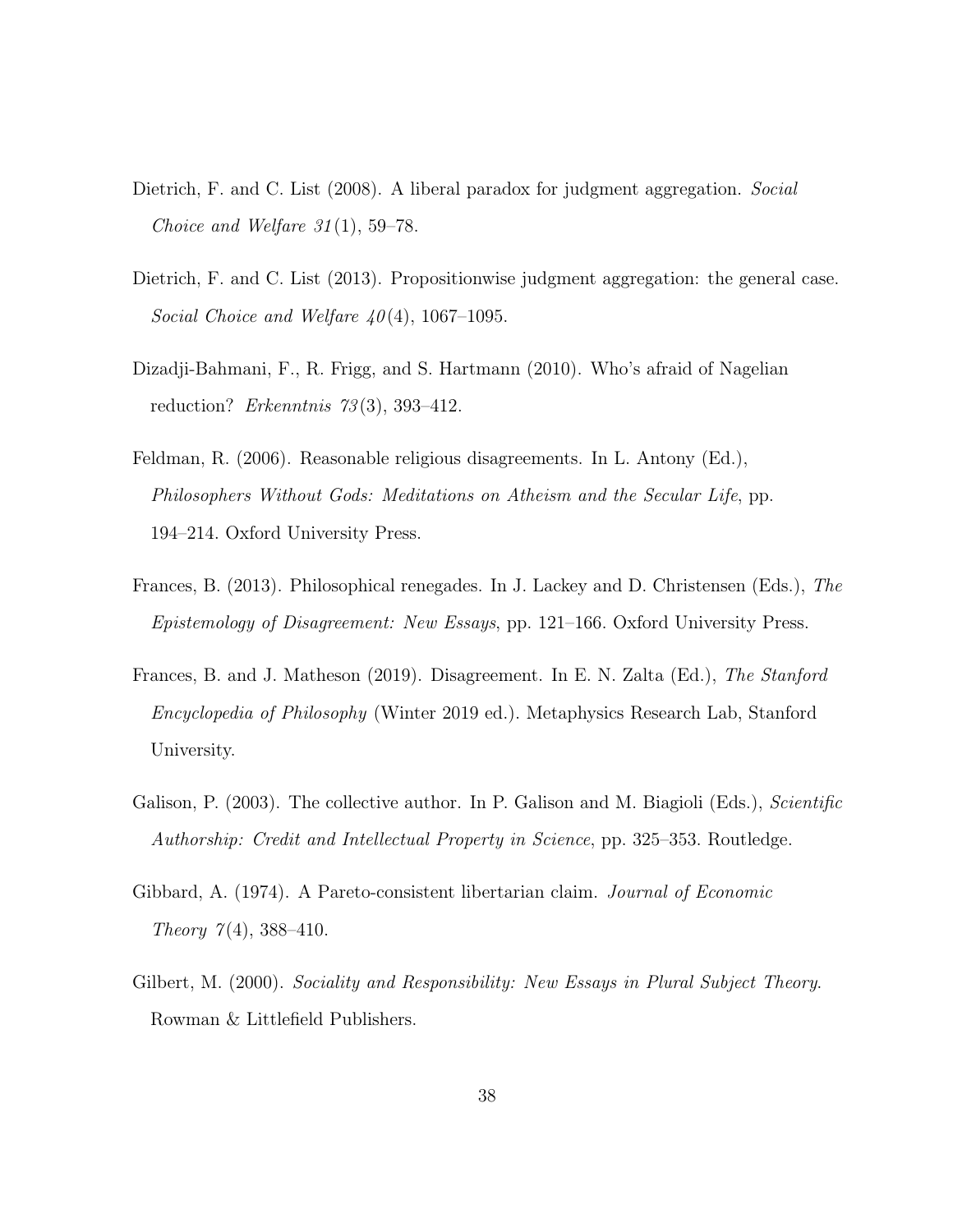- <span id="page-38-8"></span>Goldman, A. I. (2001). Experts: Which ones should you trust? *Philosophy and* Phenomenological Research 63(1), 85-110.
- <span id="page-38-6"></span>Grandi, U. and U. Endriss (2013). Lifting integrity constraints in binary aggregation. Artificial Intelligence 199-200, 45 – 66.
- <span id="page-38-2"></span>Grossi, D. and G. Pigozzi (2014). Judgment aggregation: A primer. Synthesis Lectures on Artificial Intelligence and Machine Learning  $8(2)$ , 1–151.
- <span id="page-38-1"></span>Huebner, B., R. Kukla, and E. Winsberg (2018). Making an author in radically collaborative research. In T. Boyer-Kassem, C. Mayo-Wilson, and M. Weisberg (Eds.), Scientific Collaboration and Collective Knowledge, pp. 95–116. Oxford University Press.
- <span id="page-38-0"></span>Jones, B. F., S. Wuchty, and B. Uzzi (2008). Multi-university research teams: Shifting impact, geography, and stratification in science. Science 322 (5905), 1259–1262.
- <span id="page-38-7"></span>Kelly, T. (2005). The epistemic significance of disagreement. In J. Hawthorne and T. Gendler (Eds.), Oxford Studies in Epistemology, Volume 1, pp. 167–196. Oxford University Press.
- <span id="page-38-3"></span>Konieczny, S. and R. P. Pérez (2011). Logic based merging. Journal of Philosophical Logic  $40(2)$ , 239-270.
- <span id="page-38-5"></span>Kopec, M. and M. G. Titelbaum (2016). The uniqueness thesis. Philosophy Compass 11 (4), 189–200.
- <span id="page-38-4"></span>List, C. (2003). A possibility theorem on aggregation over multiple interconnected propositions. *Mathematical Social Sciences*  $\frac{45}{11}$ , 1 – 13.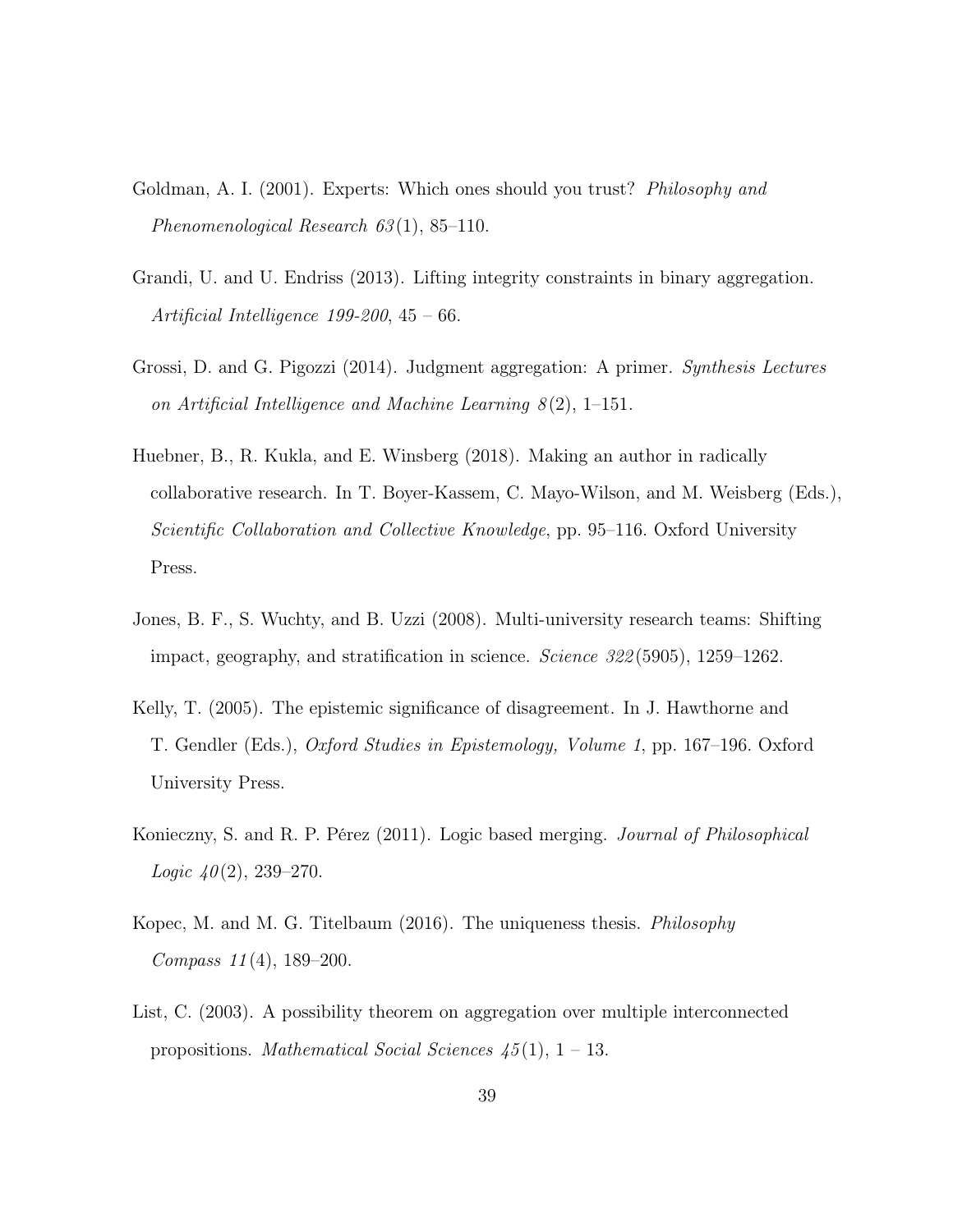- <span id="page-39-4"></span>List, C. and P. Pettit (2002). Aggregating sets of judgments: An impossibility result. Economics and Philosophy 18 (1), 89–110.
- <span id="page-39-9"></span>List, C. and P. Pettit (2005). On the many as one: A reply to Kornhauser and Sager. Philosophy and Public Affairs 33 (4), 377–390.
- <span id="page-39-8"></span>Martini, C. (2014). Experts in science: a view from the trenches. Synthese 191(1), 3-15.
- <span id="page-39-3"></span>Martini, C. and J. Sprenger (2018). Opinion aggregation and individual expertise. In T. Boyer-Kassem, C. Mayo-Wilson, and M. Weisberg (Eds.), Scientific Collaboration and Collective Knowledge, pp. 180–201. Oxford University Press.
- <span id="page-39-1"></span>McDonald, K. A. (1995). Too many co-authors? Chronicle of Higher Education April(28), A35–A36.
- <span id="page-39-2"></span>Okruhlik, K. (1994). Gender and the biological sciences. Canadian Journal of Philosophy  $24 \text{(sup1)}, 21-42$ .
- <span id="page-39-6"></span>Pigozzi, G. (2006). Belief merging and the discursive dilemma: an argument-based account to paradoxes of judgment aggregation. Synthese  $152(2)$ , 285–298.
- <span id="page-39-5"></span>Pigozzi, G. (2016). Belief merging and judgment aggregation. In E. N. Zalta (Ed.), The Stanford Encyclopedia of Philosophy (Winter 2016 ed.). Metaphysics Research Lab, Stanford University.
- <span id="page-39-0"></span>Price, D. J. d. S. (1963). Little Science, Big science. Columbia University Press.
- <span id="page-39-7"></span>Rowbottom, D. P. (2018). What is (dis) agreement? Philosophy and Phenomenological Research  $97(1)$ , 223-236.